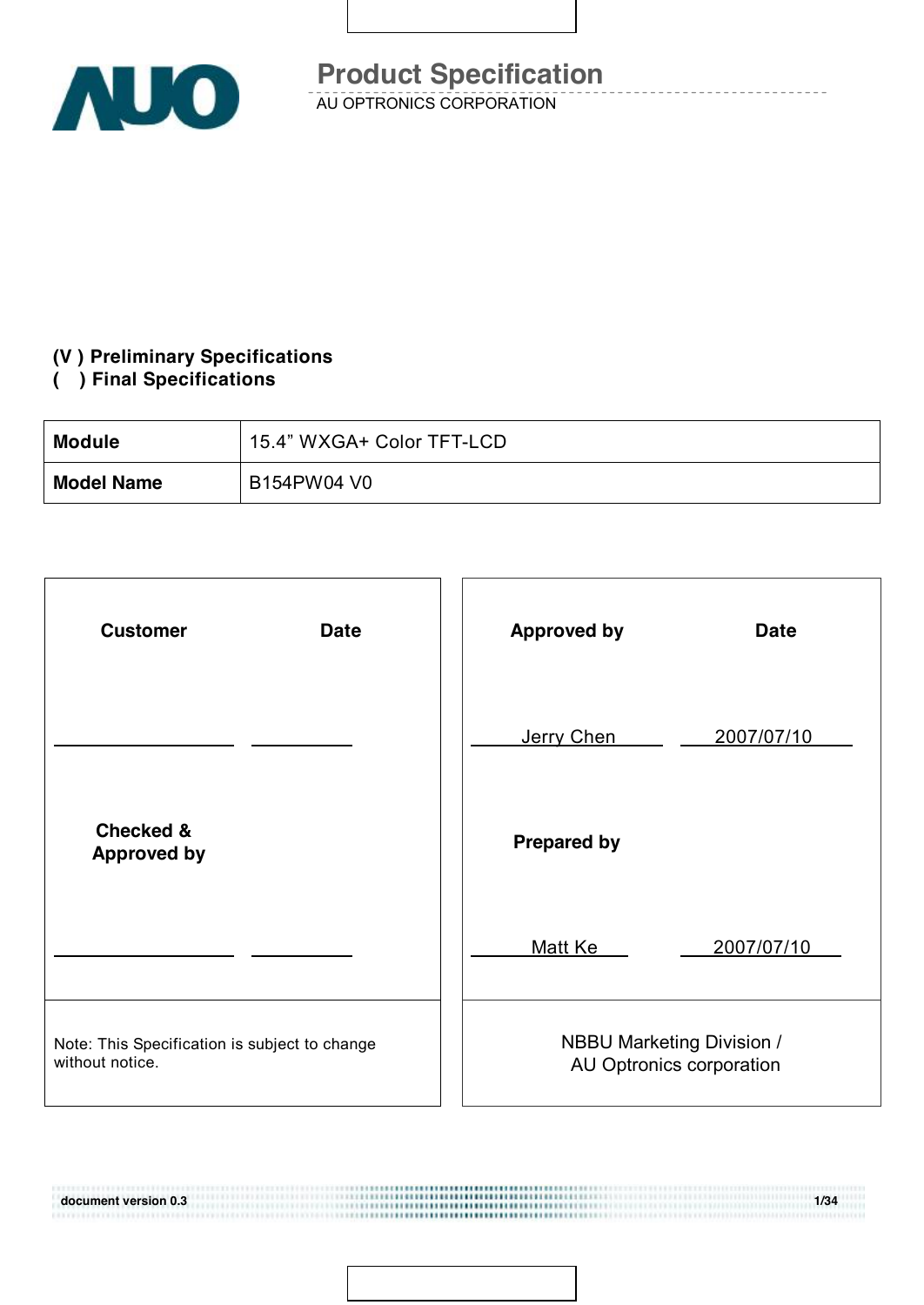

# **Product Specification**<br>AU OPTRONICS CORPORATION

### **Contents**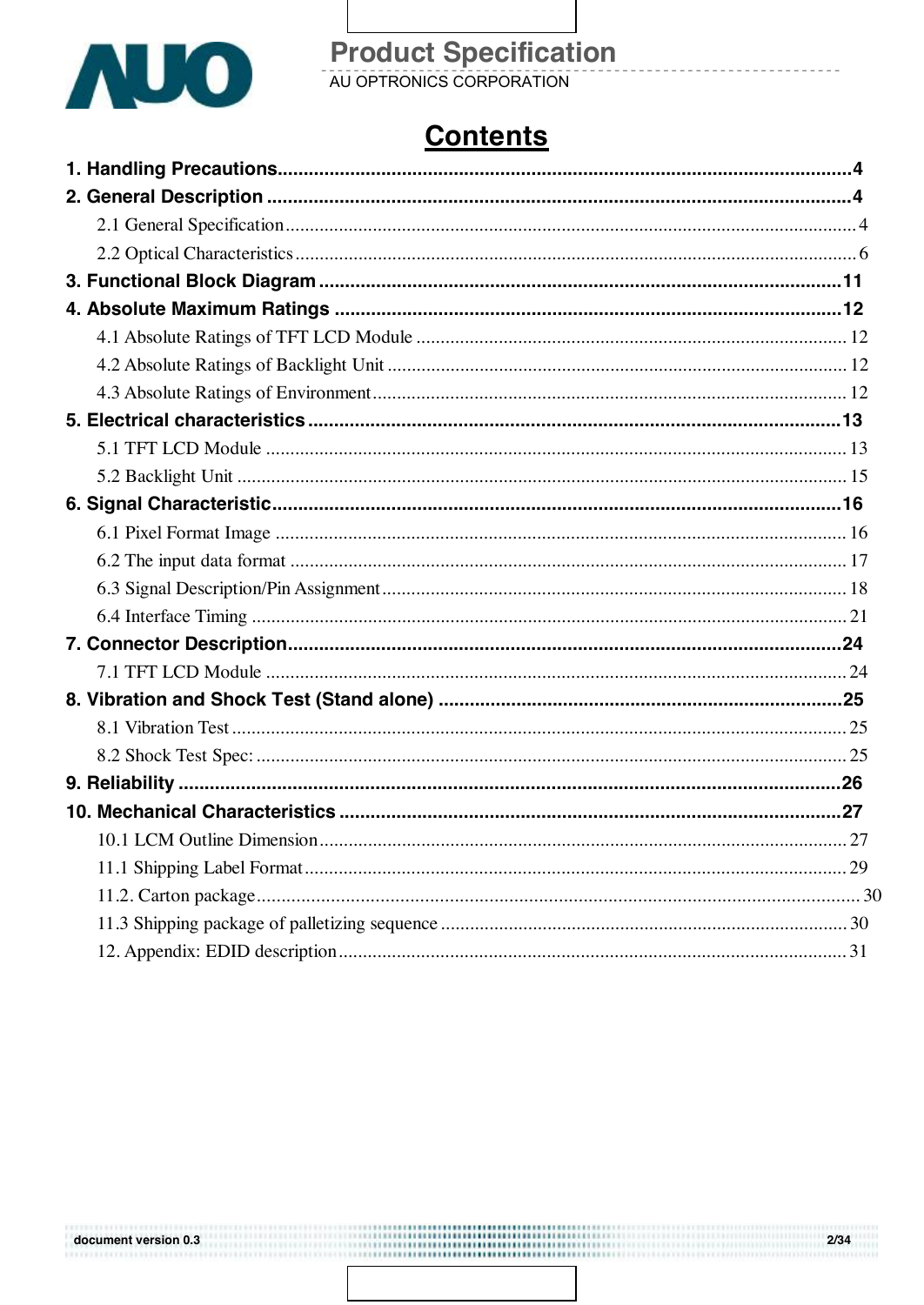

AU OPTRONICS CORPORATION **Product Specification** 

### **Record of Revision**

| <b>Version and Date</b> | Page | Old description                   | <b>New Description</b> | <b>Remark</b> |
|-------------------------|------|-----------------------------------|------------------------|---------------|
| 0.1 2007/06/18          | All  | <b>First Edition for Customer</b> |                        |               |
| 0.2 2007/07/10          | 27   |                                   | LCM drawing update     |               |
|                         |      |                                   |                        |               |
|                         |      |                                   |                        |               |
|                         |      |                                   |                        |               |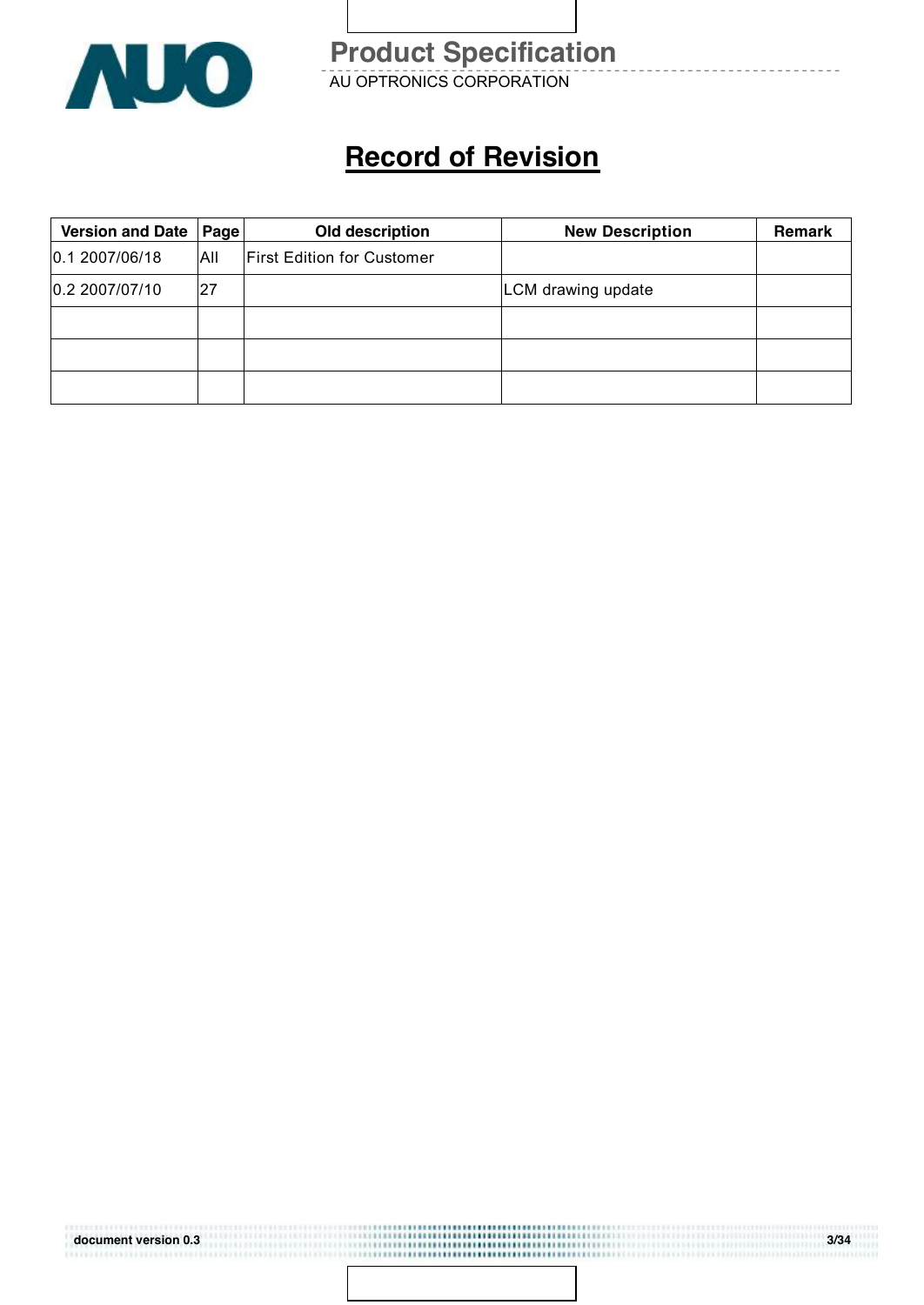

### **1. Handling Precautions**

- 1) Since front polarizer is easily damaged, pay attention not to scratch it.
- 2) Be sure to turn off power supply when inserting or disconnecting from input connector.
- 3) Wipe off water drop immediately. Long contact with water may cause discoloration or spots.
- 4) When the panel surface is soiled, wipe it with absorbent cotton or other soft cloth.
- 5) Since the panel is made of glass, it may break or crack if dropped or bumped on hard surface.
- 6) Since CMOS LSI is used in this module, take care of static electricity and insure human earth when handling.
- 7) Do not open nor modify the Module Assembly.
- 8) Do not press the reflector sheet at the back of the module to any directions.
- 9) In case if a Module has to be put back into the packing container slot after once it was taken out from the container, do not press the center of the CCFL Reflector edge. Instead, press at the far ends of the CFL Reflector edge softly. Otherwise the TFT Module may be damaged.
- 10)At the insertion or removal of the Signal Interface Connector, be sure not to rotate nor tilt the Interface Connector of the TFT Module.
- 11) After installation of the TFT Module into an enclosure (Notebook PC Bezel, for example), do not twist nor bend the TFT Module even momentary. At designing the enclosure, it should be taken into consideration that no bending/twisting forces are applied to the TFT Module from outside. Otherwise the TFT Module may be damaged.
- 12) Cold cathode fluorescent lamp in LCD contains a small amount of mercury. Please follow local ordinances or regulations for disposal.
- 13)Small amount of materials having no flammability grade is used in the LCD module. The LCD module should be supplied by power complied with requirements of Limited Power Source(, IEC60950 or UL1950), or be applied exemption.
- 14) The LCD module is designed so that the CCFL in it is supplied by Limited Current Circuit(IEC60950 or UL1950). Do not connect the CCFL in Hazardous Voltage Circuit.

### **2. General Description**

B154PW04 V0 is a Color Active Matrix Liquid Crystal Display composed of a TFT LCD panel, a driver circuit, and backlight system. The screen format is intended to support the WXGA+ (1440(H) x 900(V)) screen and 262k colors (RGB 6-bits data driver). All input signals are LVDS interface compatible. Inverter of backlight is not included.

B154PW04 V0 is designed for a display unit of notebook style personal computer and industrial machine.

### **2.1 General Specification**

The following items are characteristics summary on the table at 25  $°C$  condition:

**document version 0.3 4/34**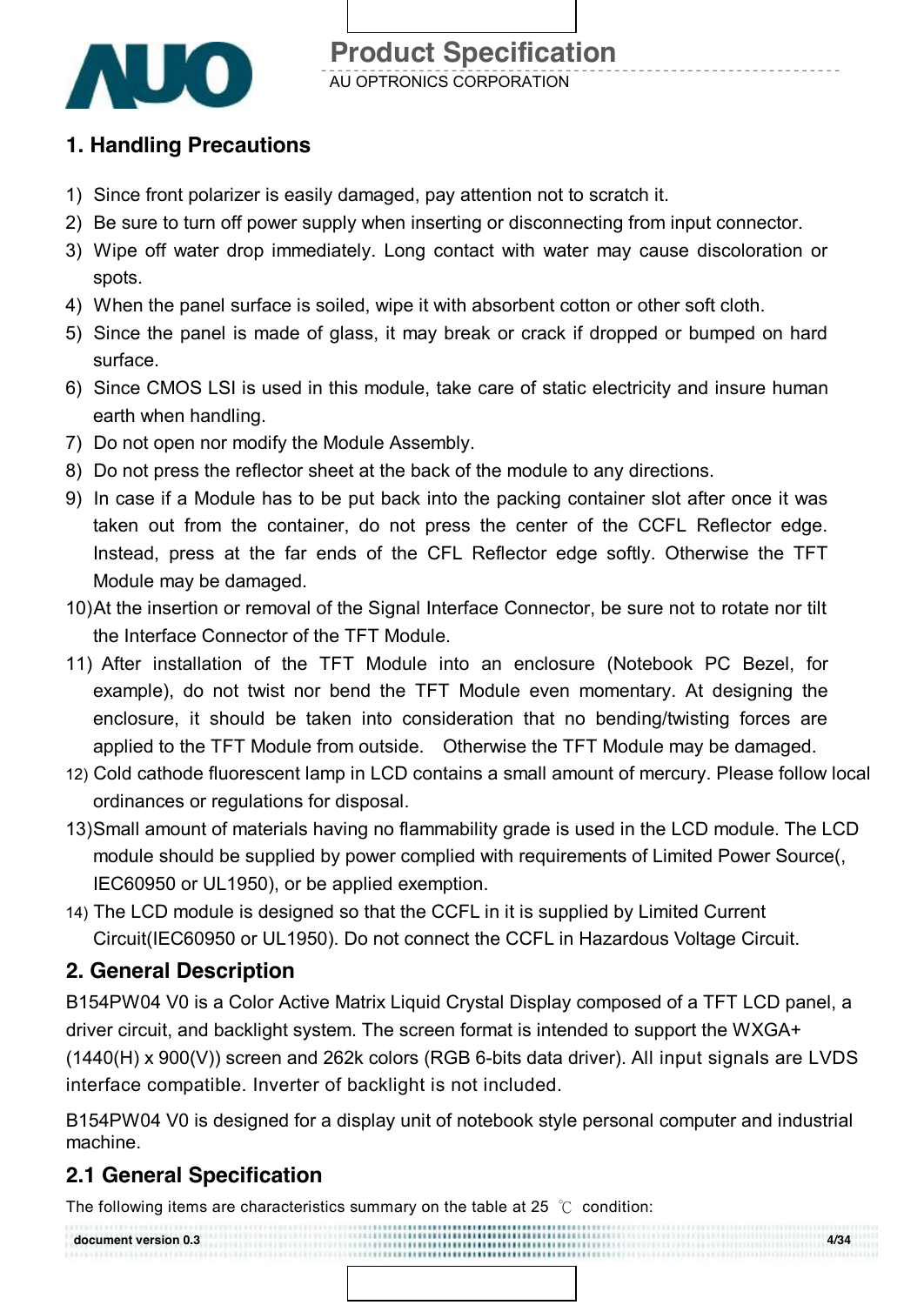

AU OPTRONICS CORPORATION

| <b>Items</b>                       | <b>Unit</b>                             | <b>Specifications</b>              |
|------------------------------------|-----------------------------------------|------------------------------------|
| Screen Diagonal                    | [mm]                                    | 391 (15.4W")                       |
| <b>Active Area</b>                 | [mm]                                    | 331.560 (H) x 207.225 (V)          |
| Pixels H x V                       |                                         | 1440x3(RGB) x 900                  |
| <b>Pixel Pitch</b>                 | [mm]                                    | 0.23025X0.23025                    |
| <b>Pixel Arrangement</b>           |                                         | R.G.B. Vertical Stripe             |
| Display Mode                       |                                         | Normally White                     |
| White Luminance (IccFL=19mA)       | $\lceil cd/m^2 \rceil$                  | 330 typ. (5 points average)        |
| Note: ILED is LED current          |                                         | 300 min. (5 points average)        |
|                                    |                                         | (Note1)                            |
| <b>Luminance Uniformity</b>        |                                         | 1.25 max. (5 points)               |
| <b>Contrast Ratio</b>              |                                         | 400 typ                            |
| <b>Optical Rise Time/Fall Time</b> | [msec]                                  | 4/12 typ.                          |
| Nominal Input Voltage VDD          | [Volt]                                  | $+3.3$ typ.                        |
| <b>Power Consumption</b>           | [Watt]                                  | $4.8$ max                          |
| Weight                             | [Grams]                                 | 430 typ. 450 max.                  |
| <b>Physical Size</b>               | [mm]                                    | 344.0 typ. x 222.0 typ. x 6.1 max. |
| <b>Electrical Interface</b>        |                                         | 2 channel LVDS                     |
| <b>Surface Treatment</b>           |                                         | Anti-Glare, Hardness 2H            |
| <b>Support Color</b>               |                                         | 262K colors (RGB 6-bit)            |
| Temperature Range                  |                                         |                                    |
| Operating                          | $\mathsf{I}^{\circ}$ C]                 | 0 to $+50$                         |
| Storage (Non-Operating)            | $\mathsf{I}^\circ\mathsf{C} \mathsf{I}$ | $-20$ to $+60$                     |
| <b>RoHS Compliance</b>             |                                         | RoHS Compliance                    |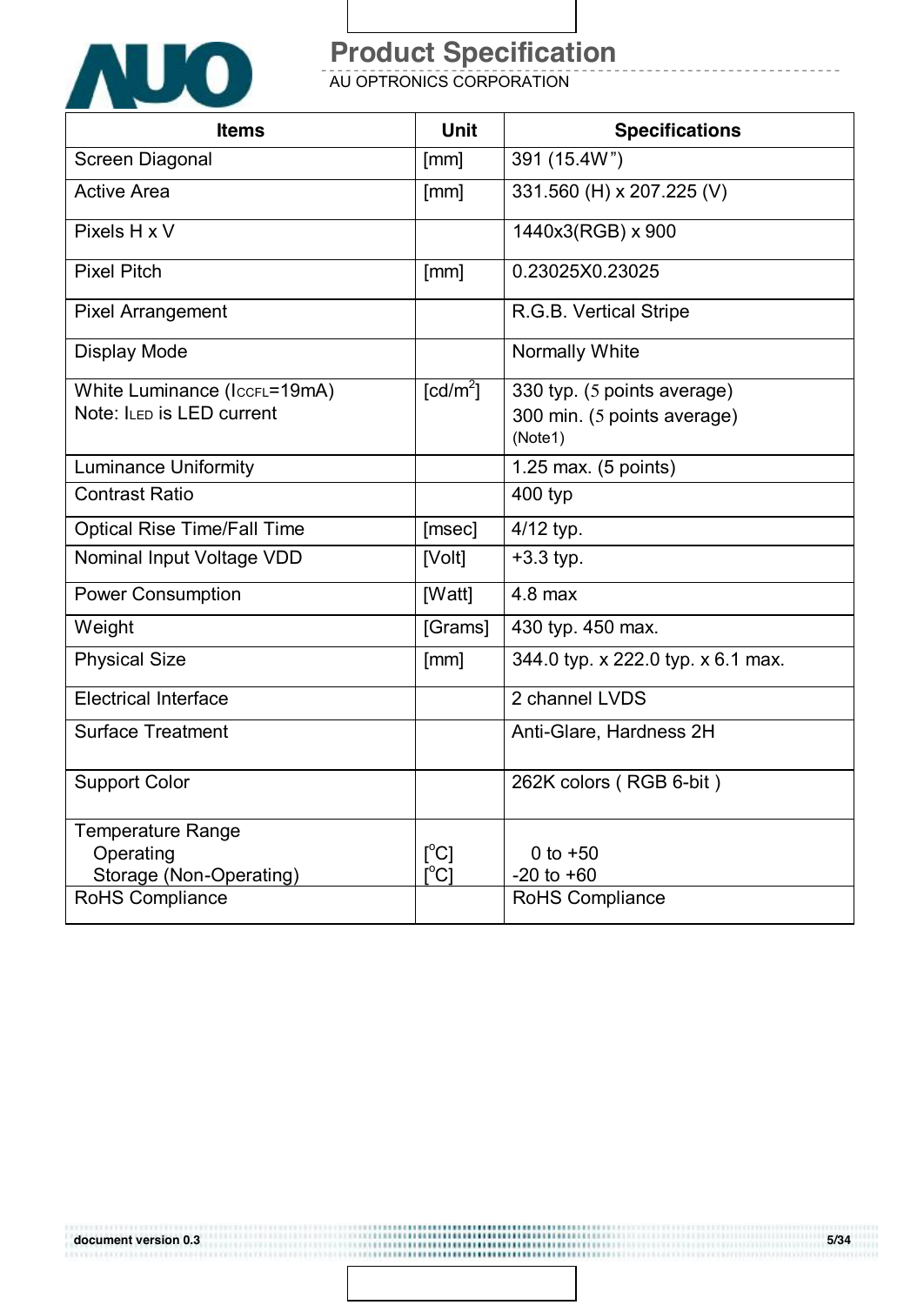

AU OPTRONICS CORPORATION

### **2.2 Optical Characteristics**

The optical characteristics are measured under stable conditions at 25℃ (Room Temperature):

| Item                                | Unit                 | <b>Conditions</b>       |                    | Min.  | Typ.  | Max.  | <b>Note</b>    |
|-------------------------------------|----------------------|-------------------------|--------------------|-------|-------|-------|----------------|
| <b>White Luminance</b><br>ILED=19mA | [cd/m <sup>2</sup> ] | 160 points average      |                    | 300   | 330   |       | 1, 3, 4.       |
| <b>Viewing Angle</b>                | [degree]             | Horizontal<br>$CR = 10$ | (Right)<br>(Left)  | 65    | 70    |       | 8              |
|                                     | [degree]             |                         |                    | 65    | 70    |       |                |
|                                     | [degree]             | Vertical<br>$CR = 10$   | (Upper)<br>(Lower) | 65    | 60    |       |                |
|                                     | [degree]             |                         |                    | 60    | 60    |       |                |
| <b>Luminance Uniformity</b>         |                      | 5 Points                |                    |       |       | 1.25  | $\mathbf{1}$   |
| <b>Luminance Uniformity</b>         |                      | 13 Points               |                    |       |       | 1.50  | $\overline{2}$ |
| <b>Response Time</b>                | [msec]               | Rising                  |                    |       | 4     | 8     | $\overline{7}$ |
|                                     | [msec]               | Falling                 |                    |       | 12    | 17    |                |
|                                     | [msec]               | Rising + Falling        |                    |       | 16    | 25    |                |
| Color / Chromaticity                |                      | Red x                   |                    | 0.570 | 0.600 | 0.630 | 2,7            |
| Coordinates<br>(CIE 1931)           |                      | Red y                   |                    | 0.315 | 0.345 | 0.375 |                |
|                                     |                      | Green x                 |                    | 0.290 | 0.320 | 0.350 |                |
|                                     |                      | Green y                 |                    | 0.525 | 0.555 | 0.585 |                |
|                                     |                      | Blue x                  |                    | 0.120 | 0.150 | 0.180 |                |
|                                     |                      | Blue y                  |                    | 0.090 | 0.120 | 0.150 |                |
|                                     |                      | White x                 |                    | 0.290 | 0.313 | 0.343 |                |
|                                     |                      | White y                 |                    | 0.299 | 0.329 | 0.359 |                |

Note 1: 5 points position (Display area : 331.2mm x 207.0mm)



........................ ,,,,,,,,,,,,,,,,,,,,,,,,,,,,

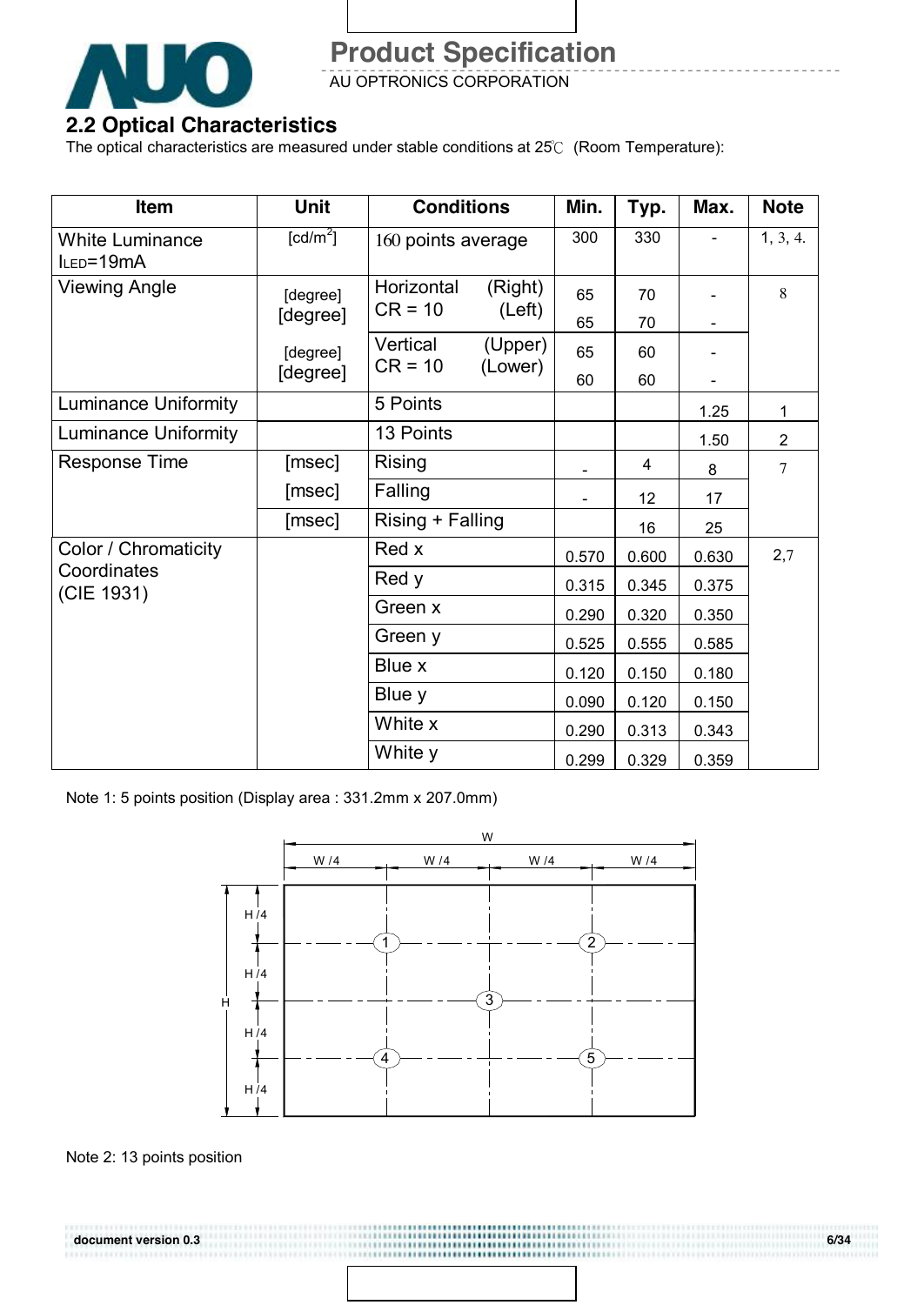

AU OPTRONICS CORPORATION



Note 3: The luminance uniformity of 5 and 13 points is defined by dividing the maximum luminance values by the minimum test point luminance

| $=$                     | Maximum Brightness of five points     |                                       |
|-------------------------|---------------------------------------|---------------------------------------|
| $\delta$ w <sub>5</sub> |                                       | Minimum Brightness of five<br>points  |
| $\delta$ W13            | Maximum Brightness of thirteen points |                                       |
|                         |                                       | Minimum Brightness of thirteen points |

#### Note 4: Measurement method

The LCD module should be stabilized at given temperature for 30 minutes to avoid abrupt temperature change during measuring. In order to stabilize the luminance, the measurement should be executed after lighting Backlight for 30 minutes in a stable, windless and dark room.

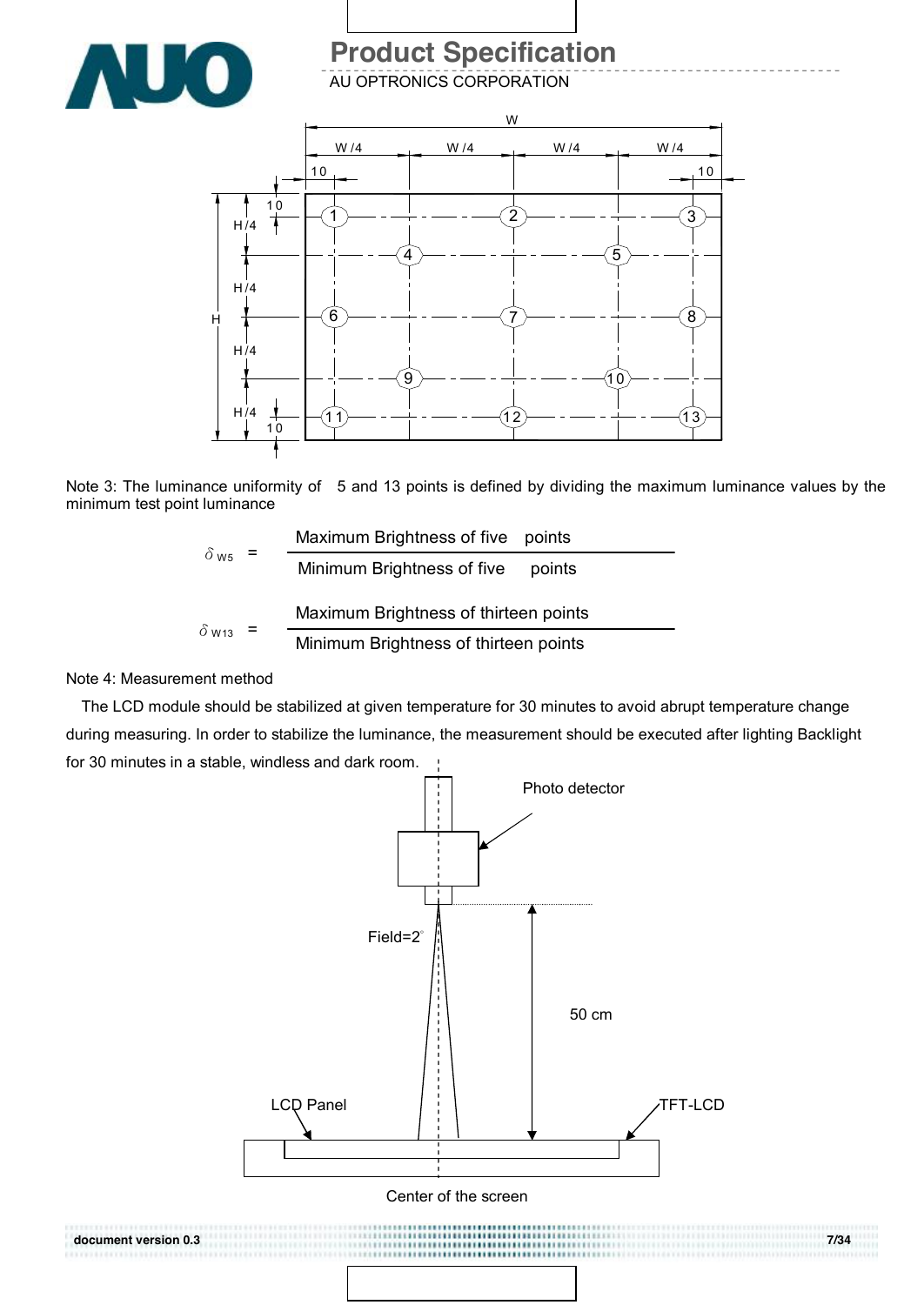

Note  $5:$  Definition of Average Luminance of White  $(Y_L)$ :

Measure the luminance of gray level 63 at 5 points,  $Y_L = [L (1) + L (2) + L (3) + L (4) + L (5)] / 5$ 

L (x) is corresponding to the luminance of the point X at Figure in Note (1).

Note 6: Definition of contrast ratio:

Contrast ratio is calculated with the following formula.

Contrast ratio (CR)= Brightness on the "White" state Brightness on the "Black" state

Note 7: Definition of Cross Talk (CT)

 $CT = |Y_B - Y_A| / Y_A \times 100$  (%)

**Where** 

 $Y_A$  = Luminance of measured location without gray level 0 pattern (cd/m2)

 $Y_B$  = Luminance of measured location with gray level 0 pattern (cd/m2)



Note 8: Definition of response time:

The output signals of BM-7 or equivalent are measured when the input signals are changed from "Black" to "White" (falling time) and from "White" to "Black" (rising time), respectively. The response time interval between the 10% and 90% of amplitudes. Refer to figure as below.

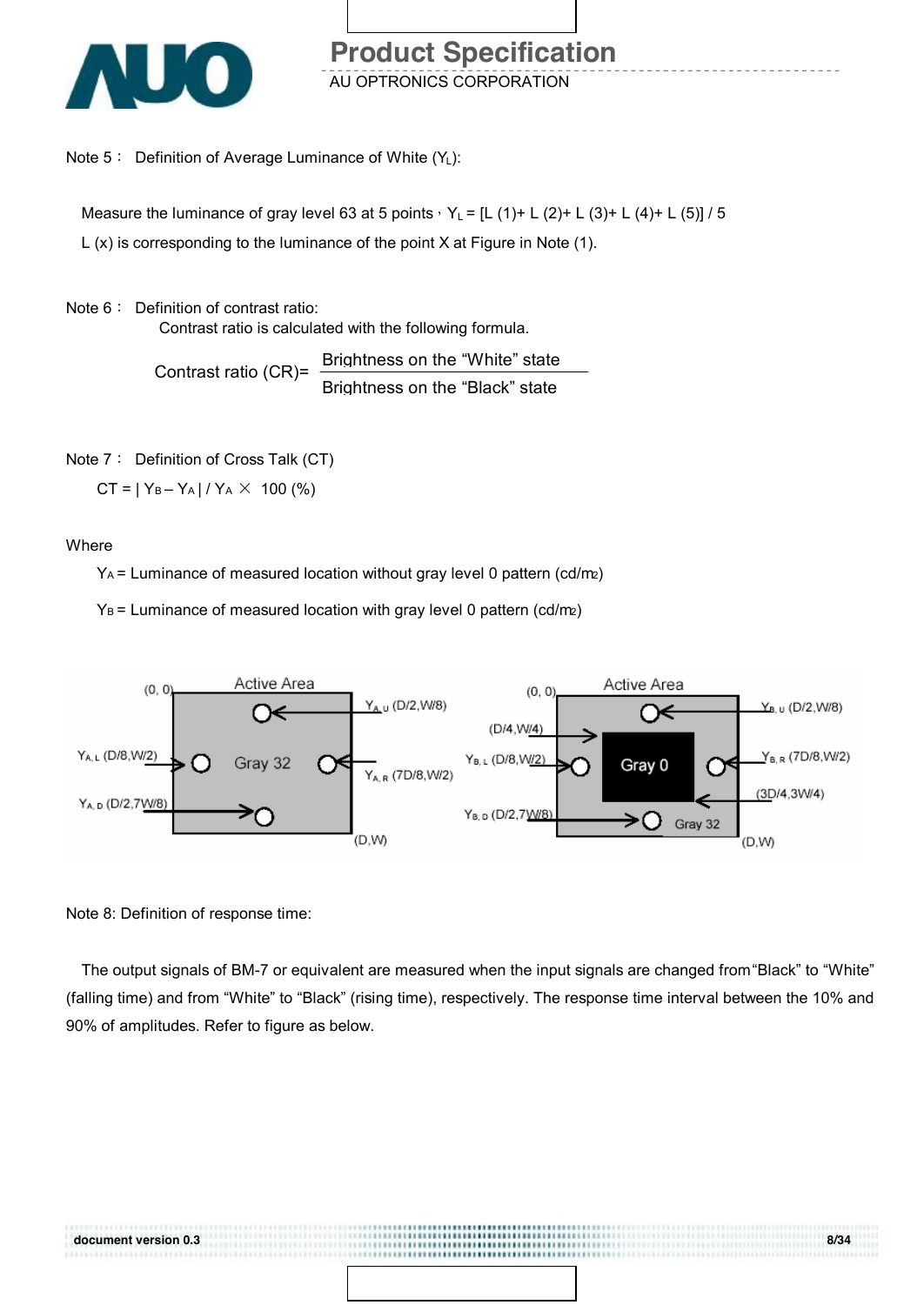

AU OPTRONICS CORPORATION

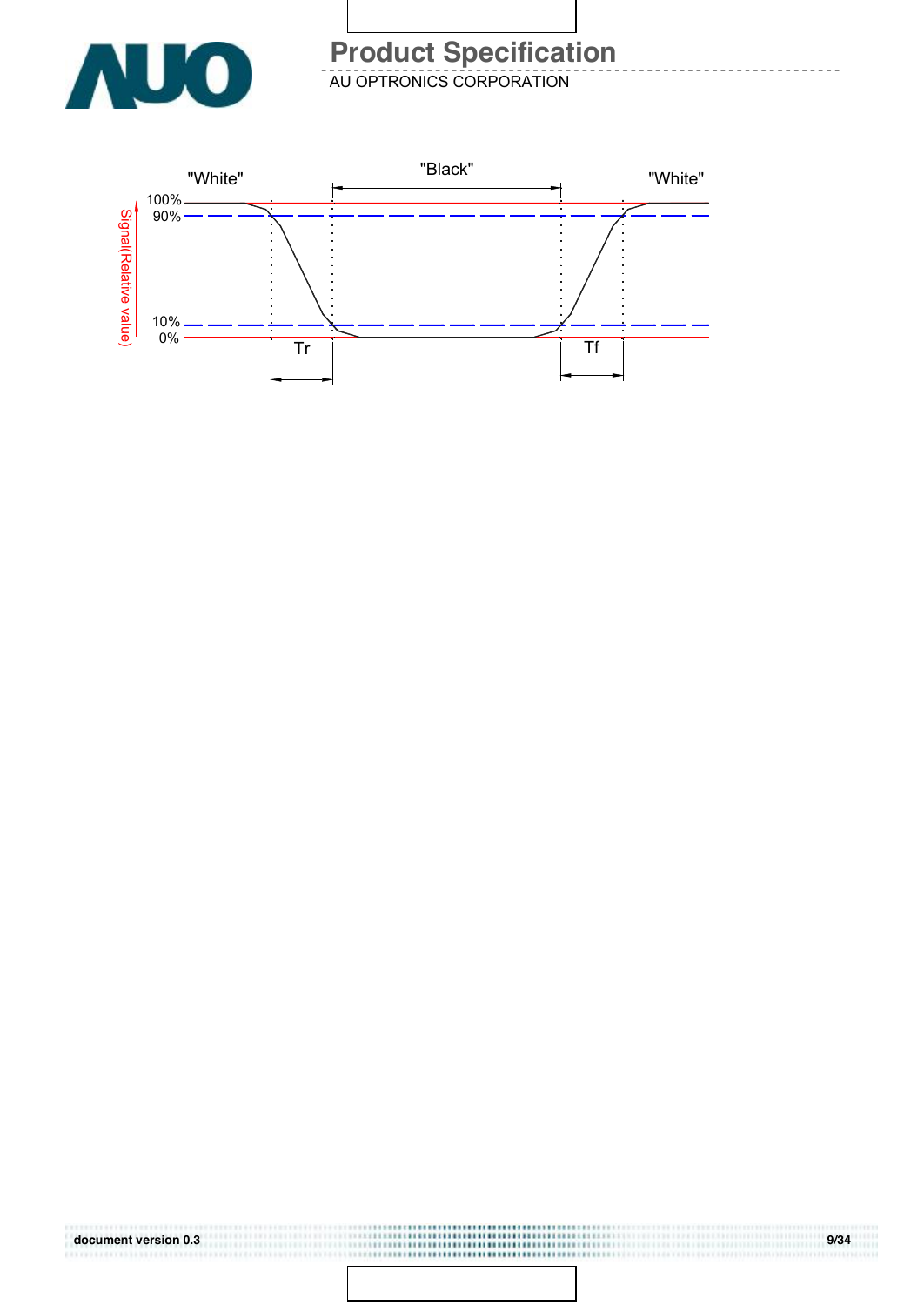

AU OPTRONICS CORPORATION

Note 9. Definition of viewing angle

Viewing angle is the measurement of contrast ratio  $\geq$  10, at the screen center, over a 180° horizontal and 180° vertical range (off-normal viewing angles). The 180° viewing angle range is broken down as follows; 90° ( $\theta$ ) horizontal left and right and 90° (Φ) vertical, high (up) and low (down). The measurement direction is typically perpendicular to the display surface with the screen rotated about its center to develop the desired measurement viewing angle.



..........................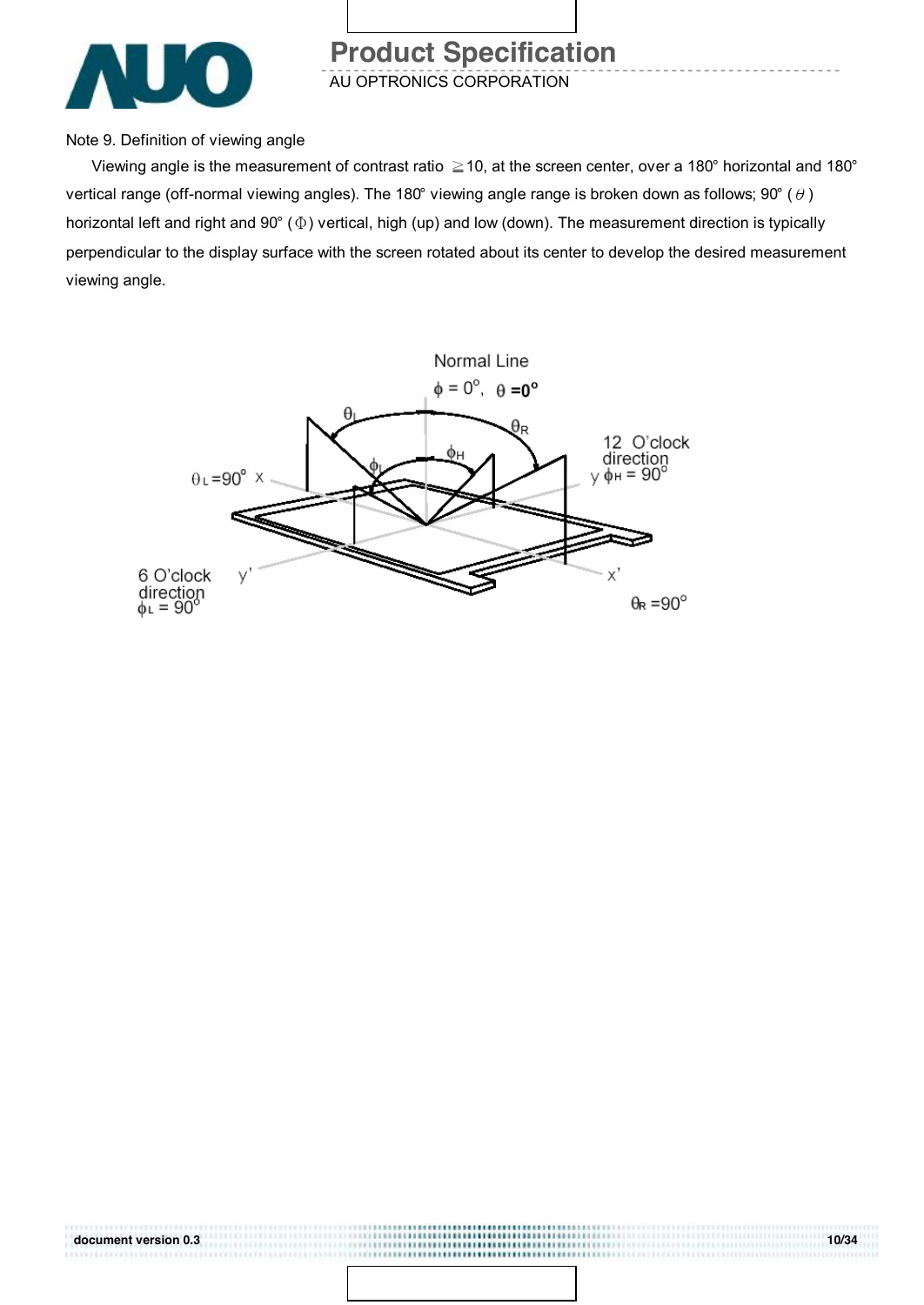

### **3. Functional Block Diagram**

The following diagram shows the functional block of the 15.4WXGA+ TFT/LCD Module:

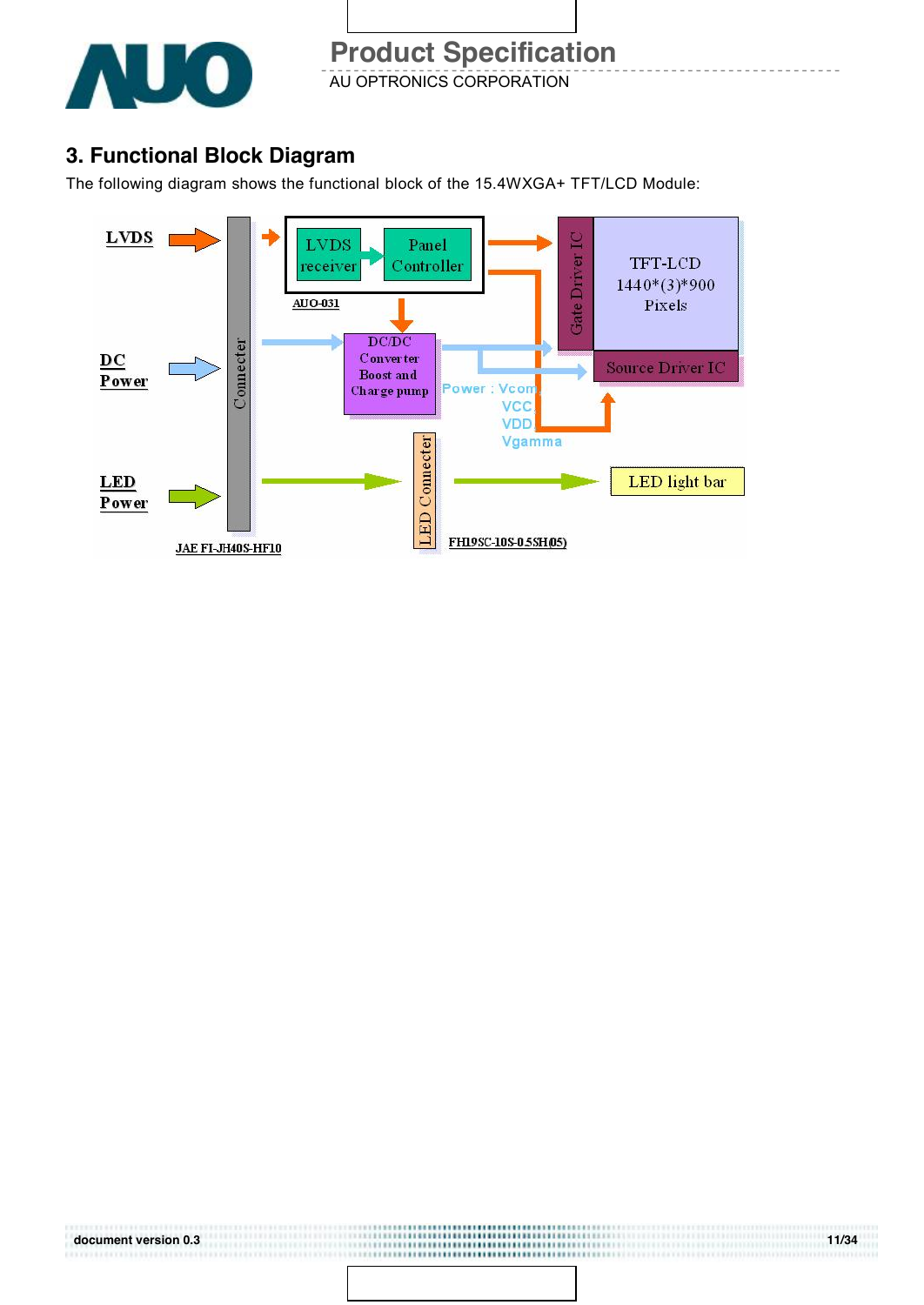

AU OPTRONICS CORPORATION

### **4. Absolute Maximum Ratings**

Absolute maximum ratings of the module is as following:

#### **4.1 Absolute Ratings of TFT LCD Module**

| ltem            | Svmbol | Min    | Max  | Unit   | <b>Conditions</b> |
|-----------------|--------|--------|------|--------|-------------------|
| Logic/LCD Drive | Vin    | $-0.3$ | +4.U | [Volt] | Note 1 C          |

#### **4.2 Absolute Ratings of Backlight Unit**

| Item        | Svmbol | Min  | <b>Max</b> | Unit     | <b>Conditions</b> |
|-------------|--------|------|------------|----------|-------------------|
| LED Current | LED    | $\,$ | 20         | [mA] rms | Note 1            |

### **4.3 Absolute Ratings of Environment**

| <b>Item</b>                  | Symbol     | Min | Max | Unit                                    | <b>Conditions</b> |
|------------------------------|------------|-----|-----|-----------------------------------------|-------------------|
| <b>Operating Temperature</b> | TOP        |     | +50 | $\mathsf{I}^\circ\mathsf{C} \mathsf{I}$ | Note 3            |
| <b>Operation Humidity</b>    | <b>HOP</b> | --  | 95  | [%RH]                                   | Note 3            |
| Storage Temperature          | TST        | -20 | +60 | $\mathsf{I}^\circ\mathsf{C} \mathsf{I}$ | Note 3            |
| <b>Storage Humidity</b>      | HST        | 5   | 95  | [%RH]                                   | Note 3            |

Note 1: At Ta (25℃ )

Note 2: Permanent damage to the device may occur if exceed maximum values

Note 3: For quality performance, please refer to AUO IIS(Incoming Inspection Standard).

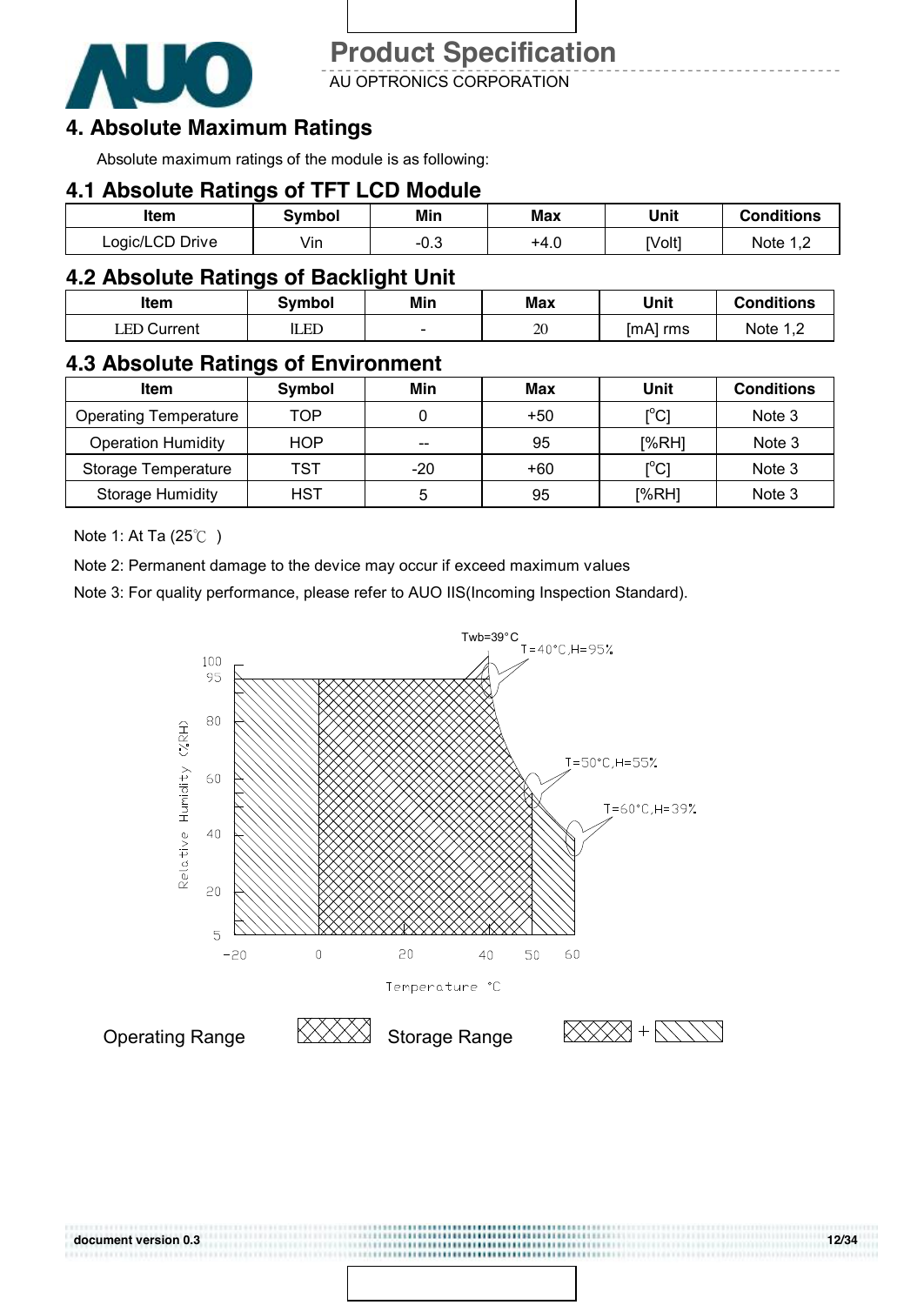

AU OPTRONICS CORPORATION

### **5. Electrical characteristics**

### **5.1 TFT LCD Module**

#### **5.1.1 Power Specification**

Input power specifications are as follows;

| <b>Symble</b> | <b>Parameter</b>                                      | Min | Typ | <b>Max</b> | <b>Units</b> | <b>Note</b> |
|---------------|-------------------------------------------------------|-----|-----|------------|--------------|-------------|
| <b>VDD</b>    | Logic/LCD Drive<br>Voltage                            | 3.0 | 3.3 | 3.6        | [Volt]       |             |
| <b>PDD</b>    | <b>VDD Power</b>                                      |     |     | 1.3        | [Watt]       | Note 1      |
| <b>IDD</b>    | <b>IDD Current</b>                                    |     | 280 | 394        | [MA]         | Note 1      |
| <b>IRush</b>  | <b>Inrush Current</b>                                 |     |     | 1500       | [mA]         | Note 2      |
| <b>VDDrp</b>  | Allowable<br>Logic/LCD Drive<br><b>Ripple Voltage</b> |     |     | 100        | [mV]<br>p-p  |             |

Note 1: Maximum Measurement Condition: Black Patterm

#### Note 2: Measure Condition





**Vin rising time** 

......................................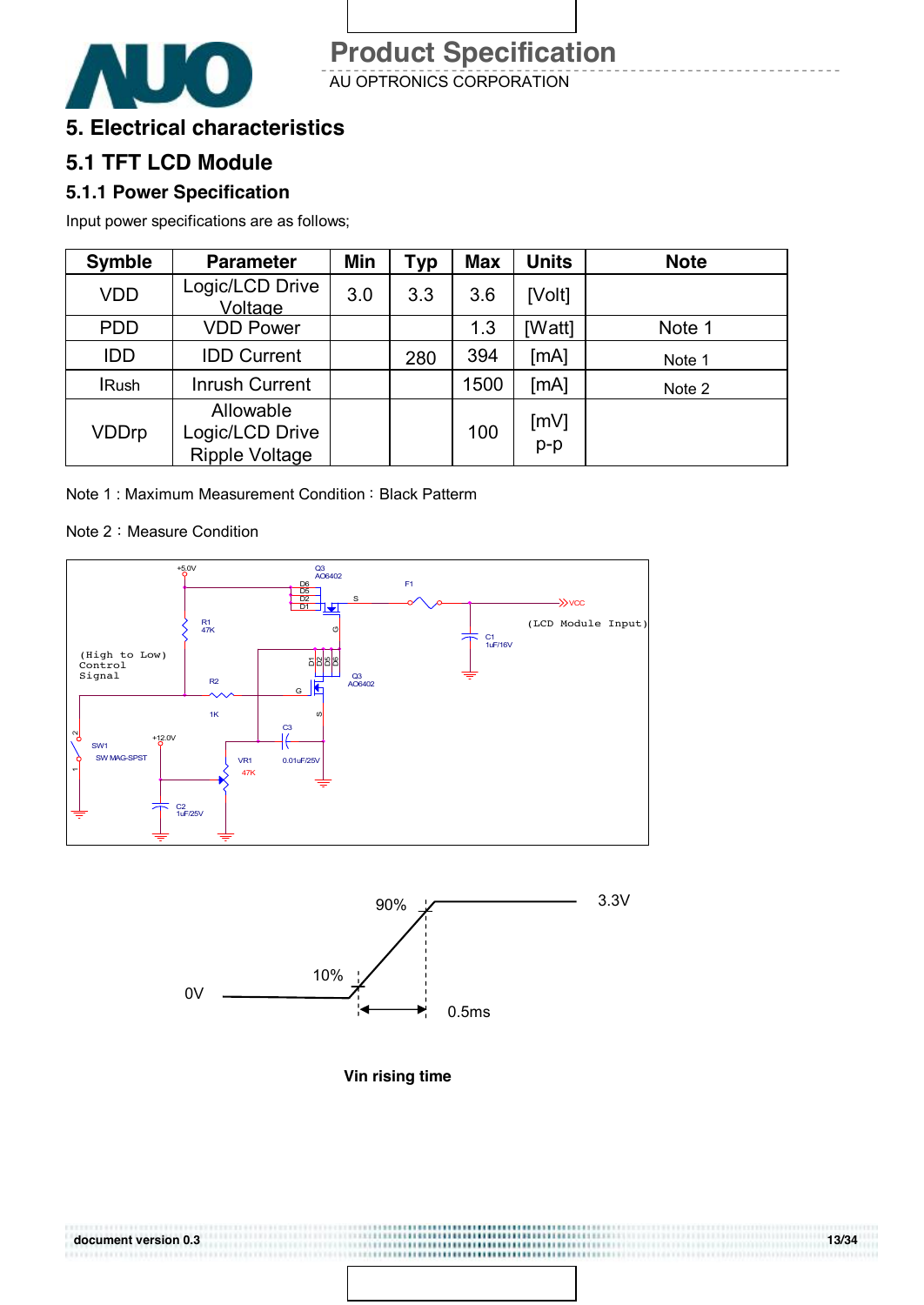

### **5.1.2 Signal Electrical Characteristics**

Input signals shall be low or High-impedance state when VDD is off.

It is recommended to refer the specifications of THC63LVDF84A(Thine Electronics Inc.) in detail.

Signal electrical characteristics are as follows:

| <b>Parameter</b> | <b>Condition</b>                                 | Min    | <b>Max</b> | <b>Unit</b> |
|------------------|--------------------------------------------------|--------|------------|-------------|
| Vth              | Differential Input High<br>Threshold (Vcm=+1.2V) |        | 100        | [mV]        |
| Vtl              | Differential Input Low<br>Threshold (Vcm=+1.2V)  | $-100$ |            | [mV]        |
| Vcm              | Differential Input<br><b>Common Mode Voltage</b> | 1.1    | 1.45       | [V]         |

Note: LVDS Signal Waveform



...........................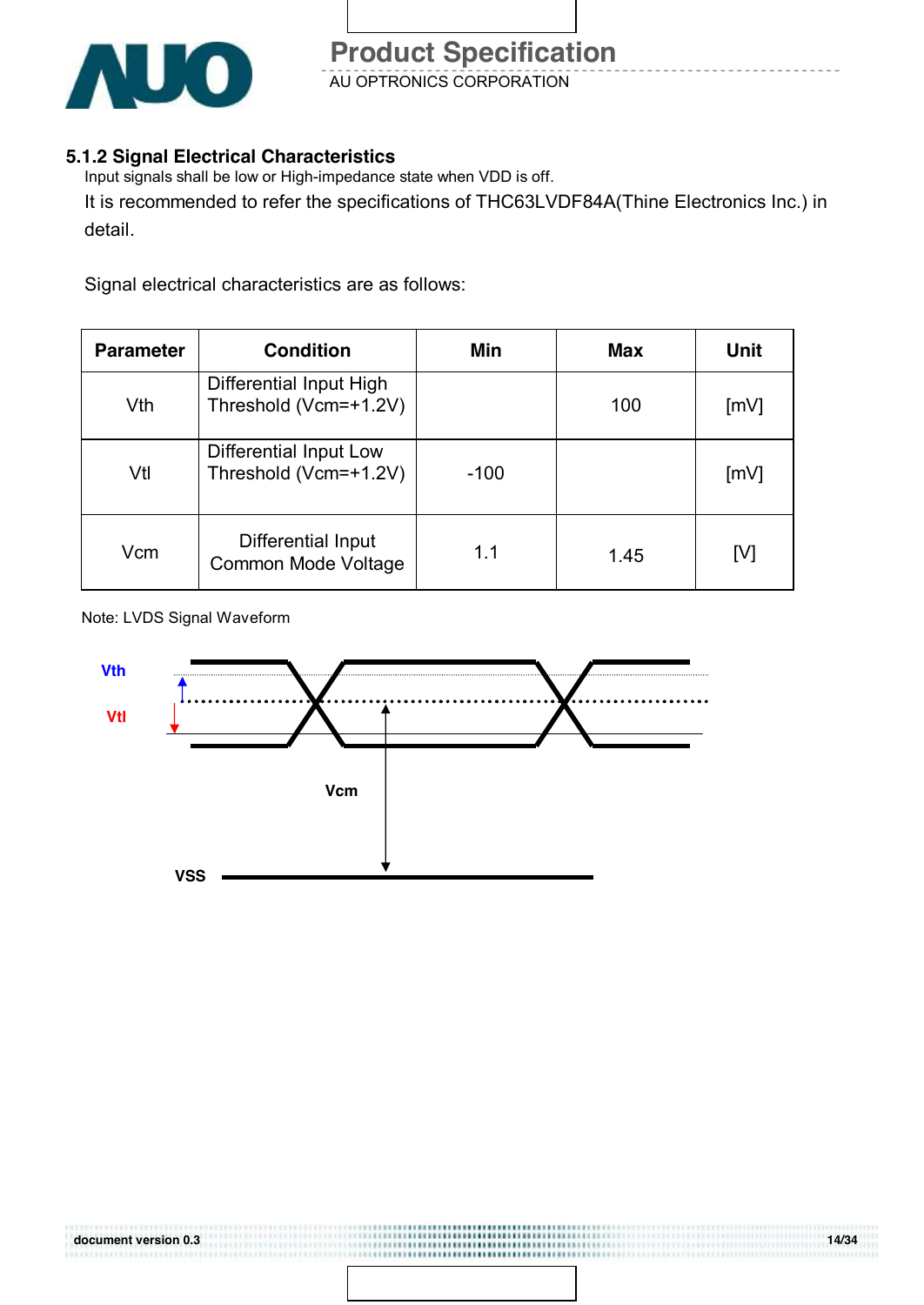

AU OPTRONICS CORPORATION

The BLU system is an edge type light soure with LED (Light Emitting Diode) light bar

| Item                | ∥Symbol∥ Min. | Typ. | Max. | Unit              | Note                                  |
|---------------------|---------------|------|------|-------------------|---------------------------------------|
| Fixed input current | lLt           |      |      | mA <sub>rms</sub> | Absolute maximum<br>guarantee current |
| Input current       |               | 20   |      | mA <sub>rms</sub> | Current for each LED                  |
| Light bar Voltage   | VL            | 3.3  |      | $\rm V_{rms}$     |                                       |
| Light bar Power     | PL            | 3.96 |      | Watt              | PL= ILxVLxLED NUMBER                  |

..................... ------------------------------------

Light bar PIN assignment:

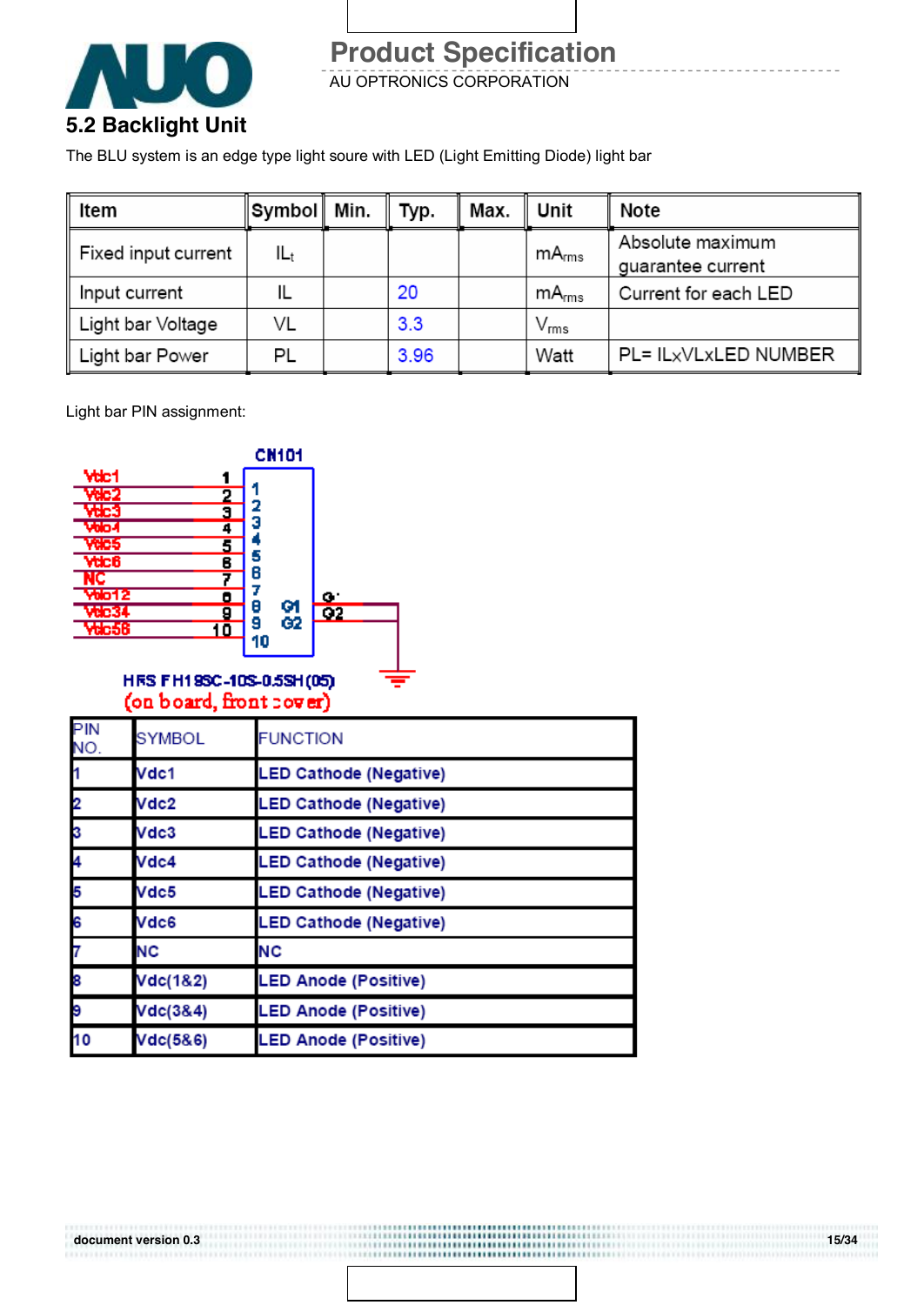

AU OPTRONICS CORPORATION

### **6.1 Pixel Format Image**

Following figure shows the relationship of the input signals and LCD pixel format.



,,,,,,,,,,,,,,,,,,,,,,,,,,,,

#### **document version 0.3 16/34**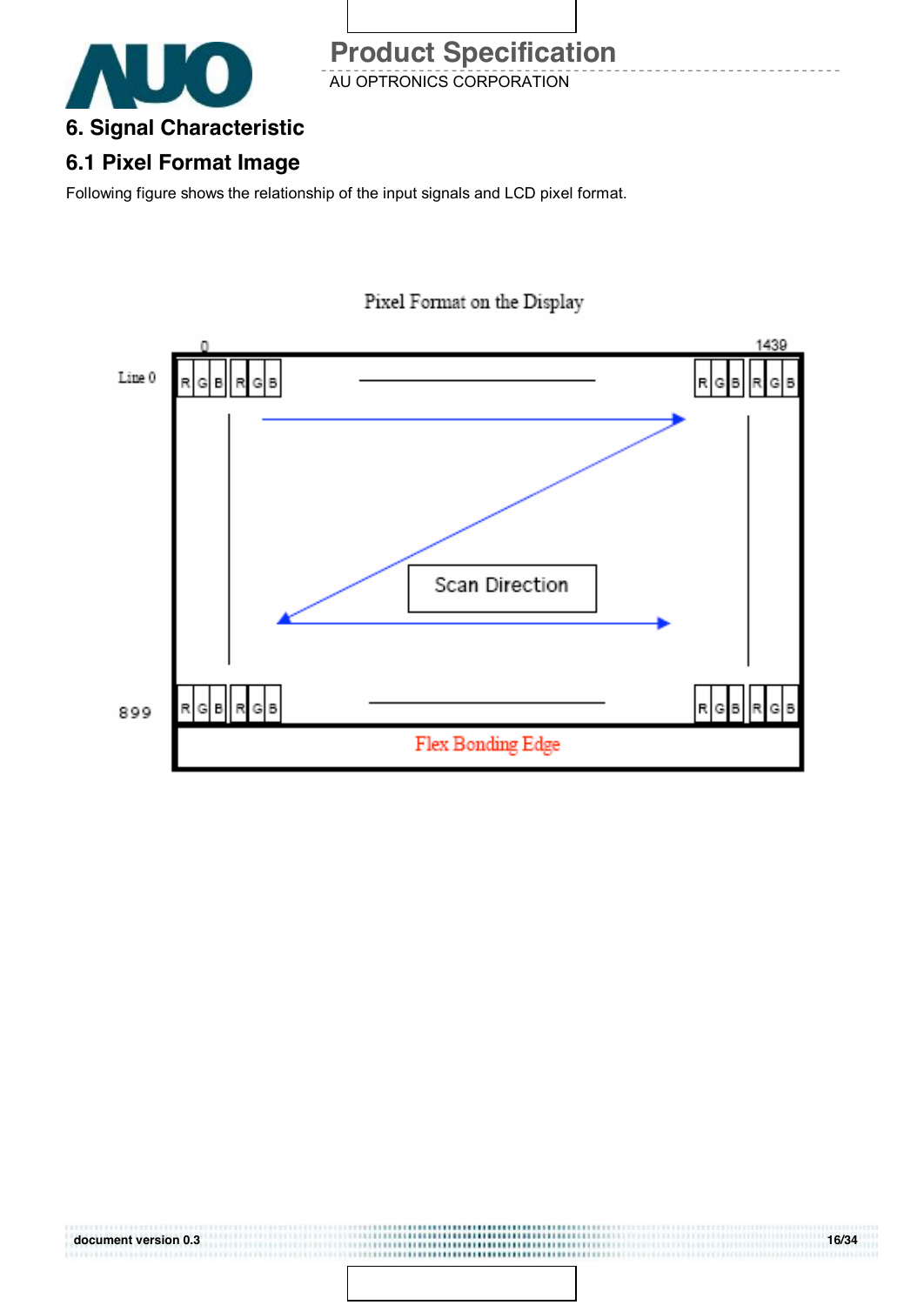

AU OPTRONICS CORPORATION

### **6.2 The input data format**



| <b>Signal Name</b>         | <b>Description</b>                                                 |
|----------------------------|--------------------------------------------------------------------|
| V <sub>EDID</sub>          | +3.3V EDID Power                                                   |
| CLK <sub>EDID</sub>        | <b>EDID Clock Input</b>                                            |
| <b>DATA<sub>EDID</sub></b> | EDID Data Input                                                    |
| ORXINO-, ORXINO+           | Odd LVDS differential data input (ORed0-ORed5, OGreen0)            |
| ORXIN1-, ORXIN1+           | Odd LVDS differential data input(OGreen1-OGreen5, OBlue0-OBlue1)   |
| ORXIN2-, ORXIN2+           | Odd LVDS differential data input(OBlue2-OBlue5, Hsync, Vsync, DE)  |
| ORXCLKIN-, ORXCLKIN+       | Odd LVDS differential clock input                                  |
| ERXINO-, ERXINO+           | Even LVDS differential data input (ERed0-ERed5, EGreen0)           |
| ERXIN1-, ERXIN1+           | Even LVDS differential data input (EGreen1-EGreen5, EBIue0-EBIue1) |
| ERXIN2-, ERXIN2+           | Even LVDS differential data input(EBlue2-EBlue5)                   |
| ERXCLKIN-, ERXCLKIN+       | Even LVDS differential clock input                                 |
| <b>VDD</b>                 | +3.3V Power Supply                                                 |
| <b>GND</b>                 | Ground                                                             |

Note: Output signals from any system shall be low or High-impedance state when VDD is off.

...................................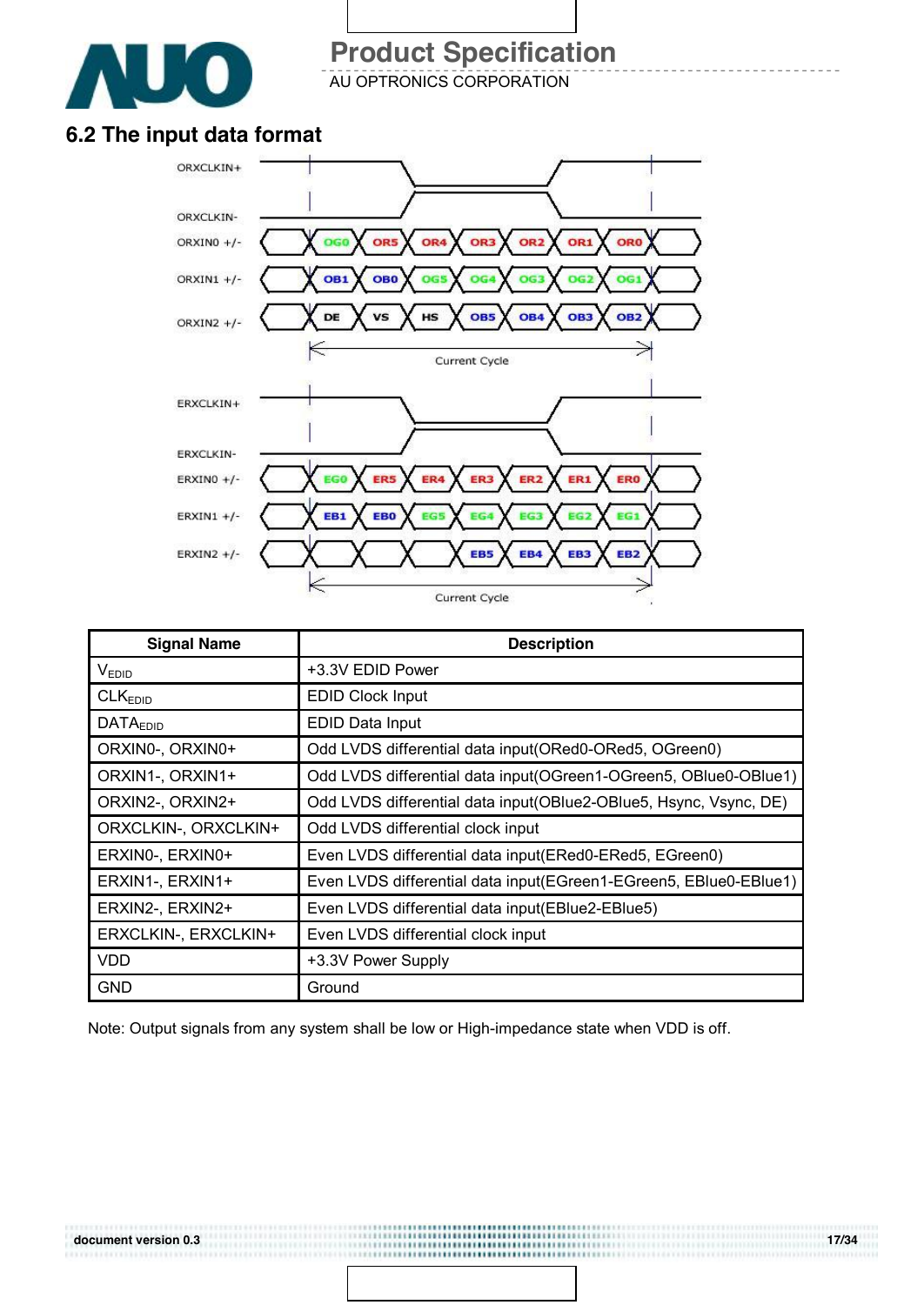

AU OPTRONICS CORPORATION

### **6.3 Signal Description/Pin Assignment**

LVDS is a differential signal technology for LCD interface and high speed data transfer device.

| Pin            | Symbol          | Description                           | Micro-coax<br>cable gauge<br>(AWG) |
|----------------|-----------------|---------------------------------------|------------------------------------|
| 1              | <b>GND</b>      | Ground                                | 40                                 |
| $\overline{2}$ | <b>Vcc</b>      | Power Supply (+3.3V)                  | 36                                 |
| 3              | Vcc             | Power Supply (+3.3V)                  | 36                                 |
| 4              | <b>VEDID</b>    | DDC 3.3V Power                        | 40                                 |
| 5              | Vcc             | Power Supply (+3.3V)                  | 36                                 |
| 6              | <b>CIKEDID</b>  | <b>DDC Clock</b>                      | 40                                 |
| $\overline{7}$ | <b>DATAEDID</b> | <b>DDC</b> Data                       | 40                                 |
| 8              | Odd_Rin0-       | Odd Channel Differential Data Input   | 40                                 |
| 9              | Odd Rin0+       | Odd Channel Differential Data Input   | 40                                 |
| 10             | <b>GND</b>      | Ground                                | 40                                 |
| 11             | Odd Rin1-       | Odd Channel Differential Data Input   | 40                                 |
| 12             | Odd Rin1+       | Odd Channel Differential Data Input   | 40                                 |
| 13             | <b>GND</b>      | Ground                                | 40                                 |
| 14             | Odd_Rin2-       | Odd Channel Differential Data Input   | 40                                 |
| 15             | Odd Rin2+       | Odd Channel Differential Data Input   | 40                                 |
| 16             | <b>GND</b>      | Ground                                | 40                                 |
| 17             | Odd Clkin-      | Odd Channel Differential Clock Input  | 40                                 |
| 18             | Odd Clkin+      | Odd Channel Differential Clock Input  | 40                                 |
| 19             | <b>GND</b>      | Ground                                | 40                                 |
| 20             | Even Rin0-      | Even Channel Differential Data Input  | 40                                 |
| 21             | Even Rin0+      | Even Channel Differential Data Input  | 40                                 |
| 22             | <b>GND</b>      | Ground                                | 40                                 |
| 23             | Even_Rin1-      | Even Channel Differential Data Input  | 40                                 |
| 24             | Even Rin1+      | Even Channel Differential Data Input  | 40                                 |
| 25             | <b>GND</b>      | Ground                                | 40                                 |
| 26             | Even_Rin2-      | Even Channel Differential Data Input  | 40                                 |
| 27             | Even Rin2+      | Even Channel Differential Data Input  | 40                                 |
| 28             | <b>GND</b>      | Ground                                | 40                                 |
| 29             | Even_Clkin-     | Even Channel Differential Clock Input | 40                                 |
| 30             | Even Clkin+     | Even Channel Differential Clock Input | 40                                 |
| 31             | Vdc1            | LED Cathode (Negative)                | 40                                 |
| 32             | Vdc2            | LED Cathode (Negative)                | 40                                 |
| 33             | Vdc3            | LED Cathode (Negative)                | 40                                 |
| 34             | Vdc4            | LED Cathode (Negative)                | 40                                 |
| 35             | Vdc5            | LED Cathode (Negative)                | 40                                 |

**document version 0.3 18/34**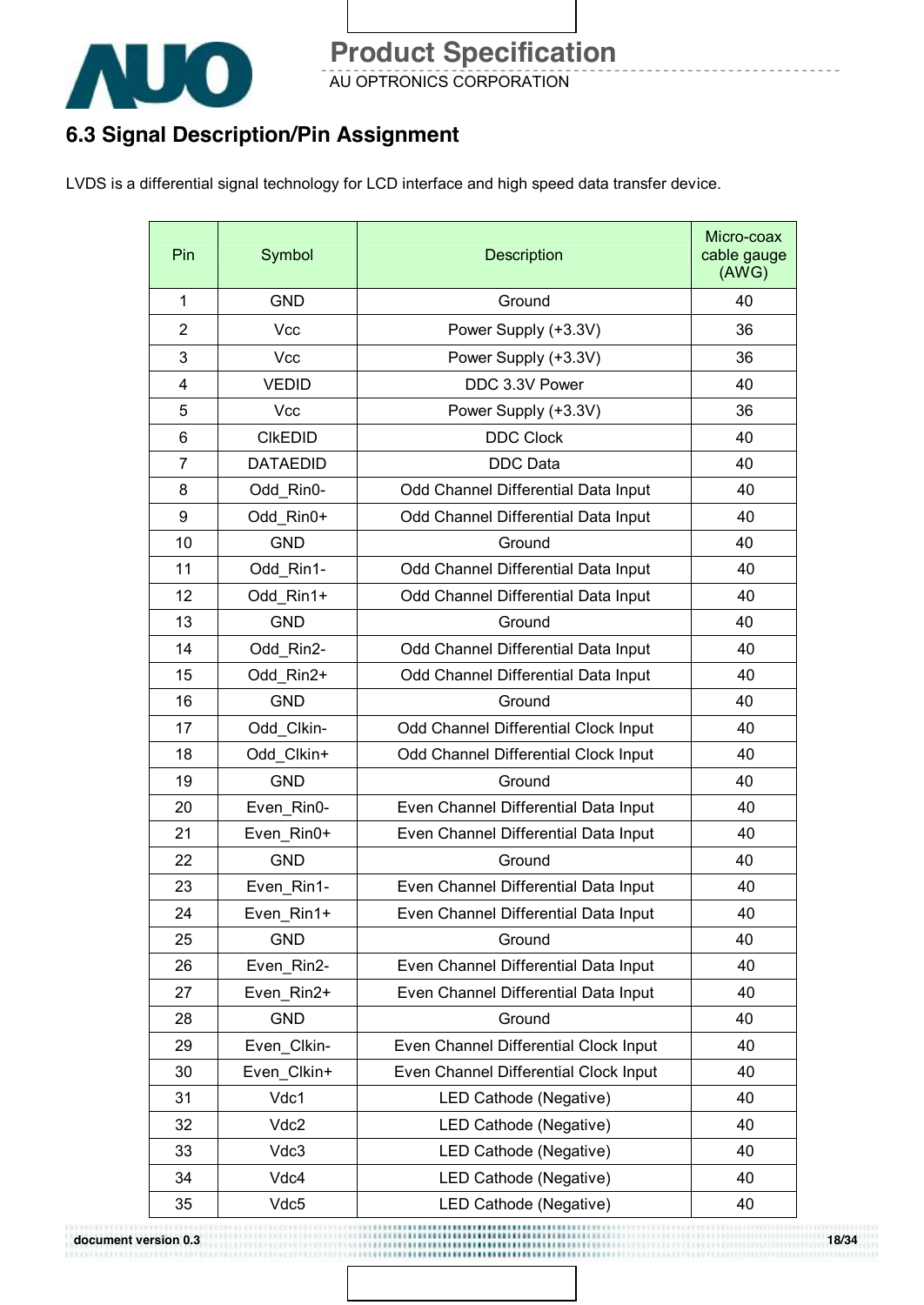

AU OPTRONICS CORPORATION

| 36 | Vdc6         | LED Cathode (Negative) | 40 |
|----|--------------|------------------------|----|
| 37 | <b>AGINE</b> | <b>AGINE PIN</b>       | 40 |
| 38 | Vdc(1,2)     | LED Annold (Positive)  | 40 |
| 39 | Vdc(3,4)     | LED Annold (Positive)  | 40 |
| 40 | Vdc(5,6)     | LED Annold (Positive)  | 40 |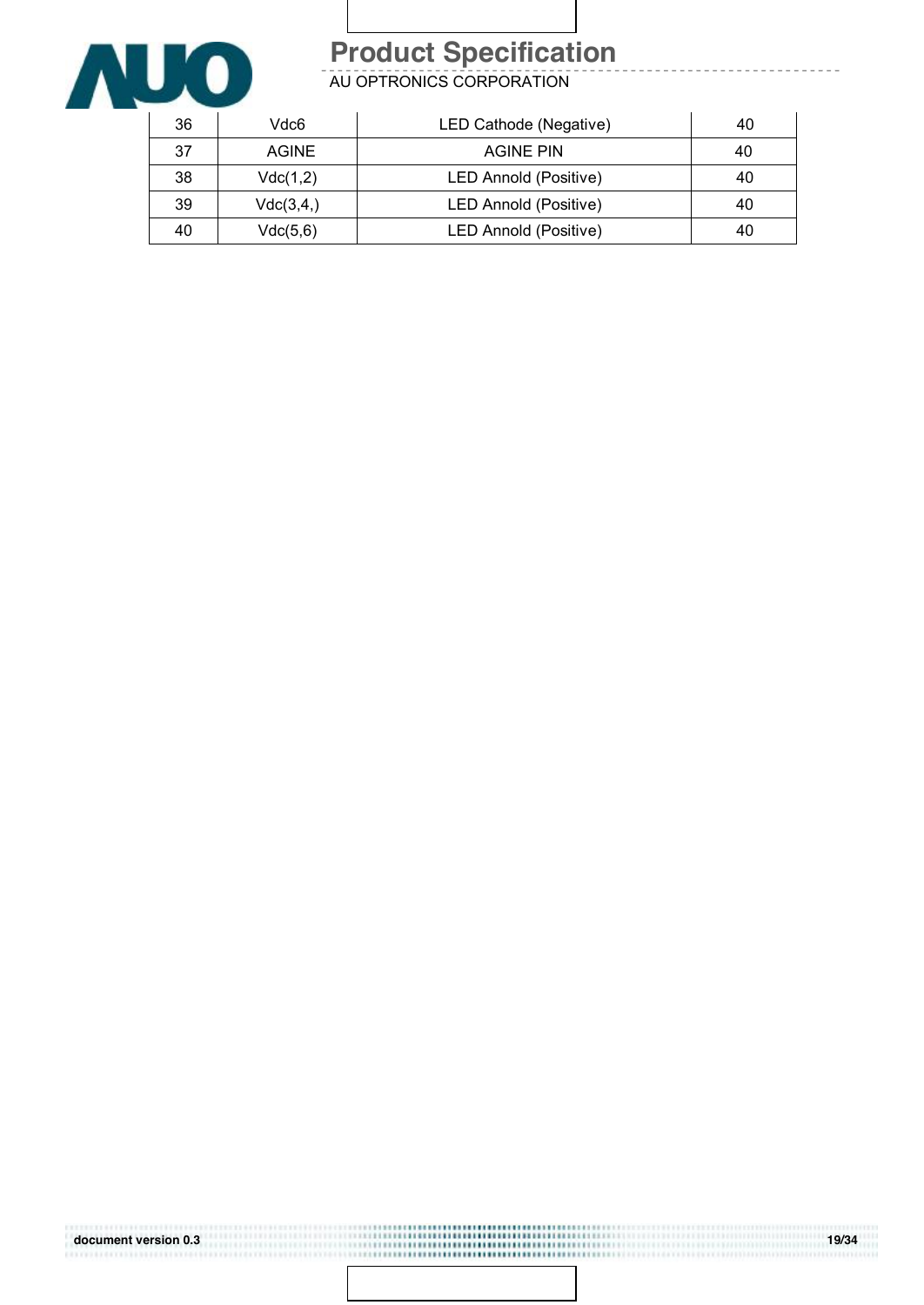

AU OPTRONICS CORPORATION **Product Specification** 

BL LABE **Connector**  $\mathbb L$ <u>ABEI</u> SN  $\blacktriangleright$   $\boxed{B}$ #40 ₩ B)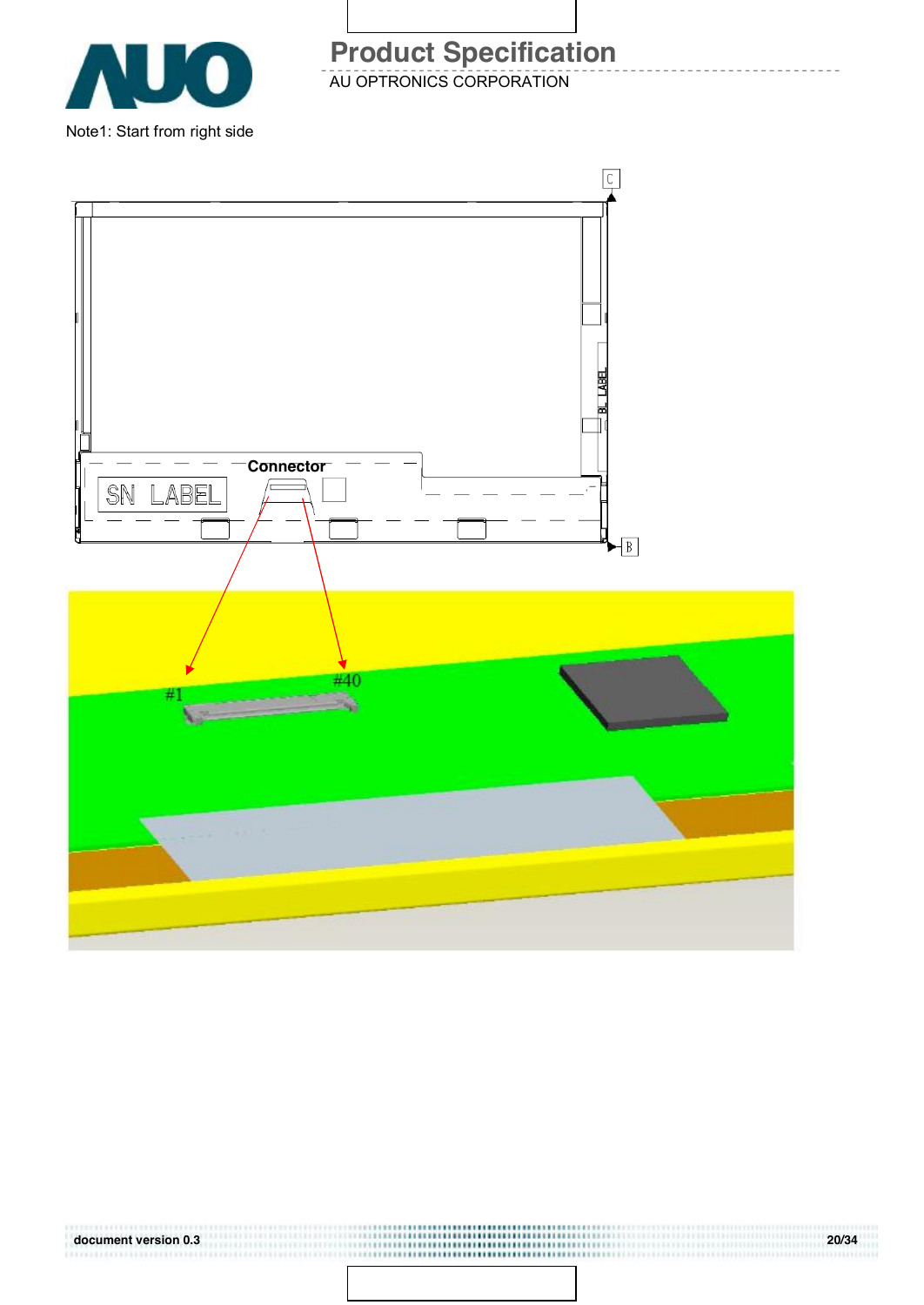

### **6.4 Interface Timing**

### **6.4.1 Timing Characteristics**

Basically, interface timings should match the 1440X900 /60Hz manufacturing guide line timing.

.................... 

| <b>Parameter</b>      |                 | <b>Symbol</b>              | Min. | Typ. | Max. | <b>Unit</b>        |  |
|-----------------------|-----------------|----------------------------|------|------|------|--------------------|--|
| <b>Frame Rate</b>     |                 |                            | 50   | 60   |      | Hz                 |  |
| Clock frequency       |                 | 1/ $T_{\text{Clock}}$      |      | 48.2 | 60.2 | <b>MHz</b>         |  |
| Vertical<br>Section   | Period          | $T_{V}$                    | 904  | 912  | 2048 |                    |  |
|                       | Active          | $T_{VD}$                   | 900  | 900  | 900  | $T_{Line}$         |  |
|                       | <b>Blanking</b> | $\mathsf{T}_{\mathsf{VB}}$ | 4    | 12   |      |                    |  |
| Horizontal<br>Section | Period          | Τн                         | 760  | 880  | 1024 |                    |  |
|                       | Active          | $\mathsf{T}_{\mathsf{HD}}$ | 720  | 720  | 720  | $T_{\text{Clock}}$ |  |
|                       | <b>Blanking</b> | Т <sub>нв</sub>            | 40   | 160  |      |                    |  |

Note : DE mode only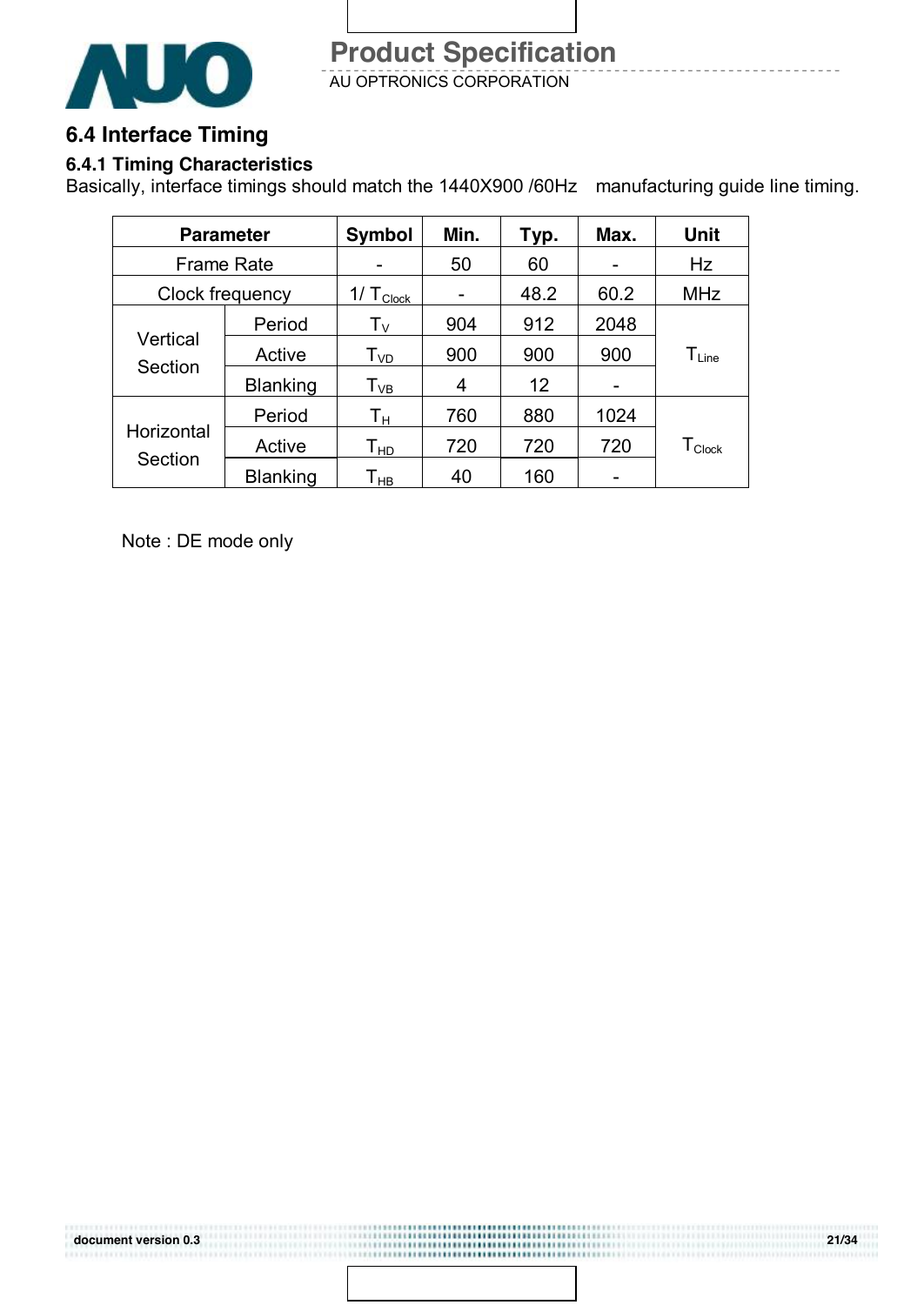

AU OPTRONICS CORPORATION

#### **6.4.2 Timing diagram**

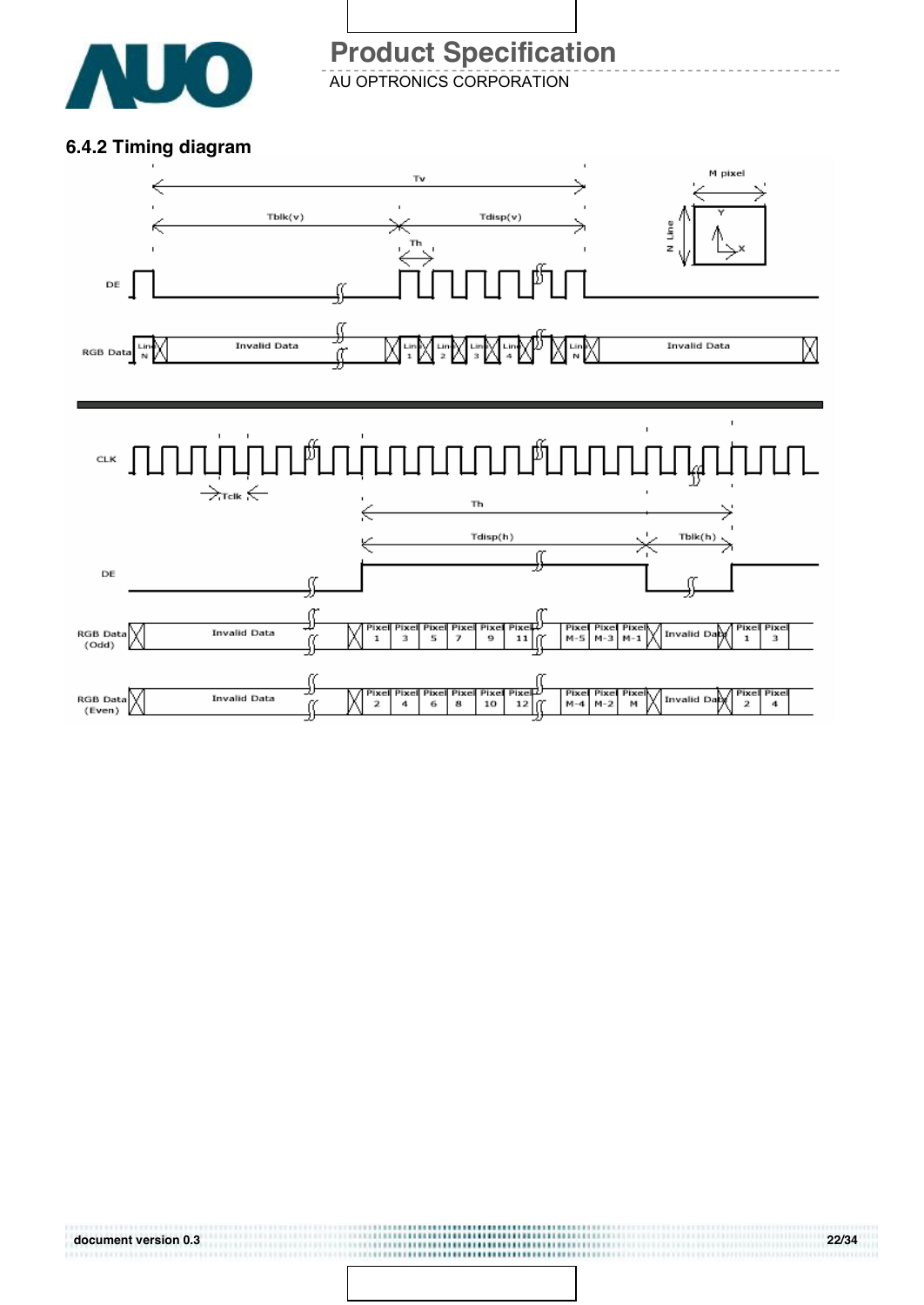

#### **6.5 Power ON/OFF Sequence**

VDD power and lamp on/off sequence is as follows. Interface signals are also shown in the chart. Signals from any system shall be Hi-Z state or low level when VDD is off.



#### **Power Sequence Timing**

| <b>Parameter</b> | Min. | Typ. | Max. | <b>Units</b> |
|------------------|------|------|------|--------------|
| T1               | 0.5  |      | 10   | (ms)         |
| T <sub>2</sub>   | 5    |      | 50   | (ms)         |
| T <sub>3</sub>   | 0.5  |      | 50   | (ms)         |
| T <sub>4</sub>   | 400  |      |      | (ms)         |
| T <sub>5</sub>   | 200  |      |      | (ms)         |
| T <sub>6</sub>   | 200  |      |      | (ms)         |
| Τ7               |      |      | 10   | (ms)         |

..................... ,,,,,,,,,,,,,,,,,,,,,,,,,,,,,,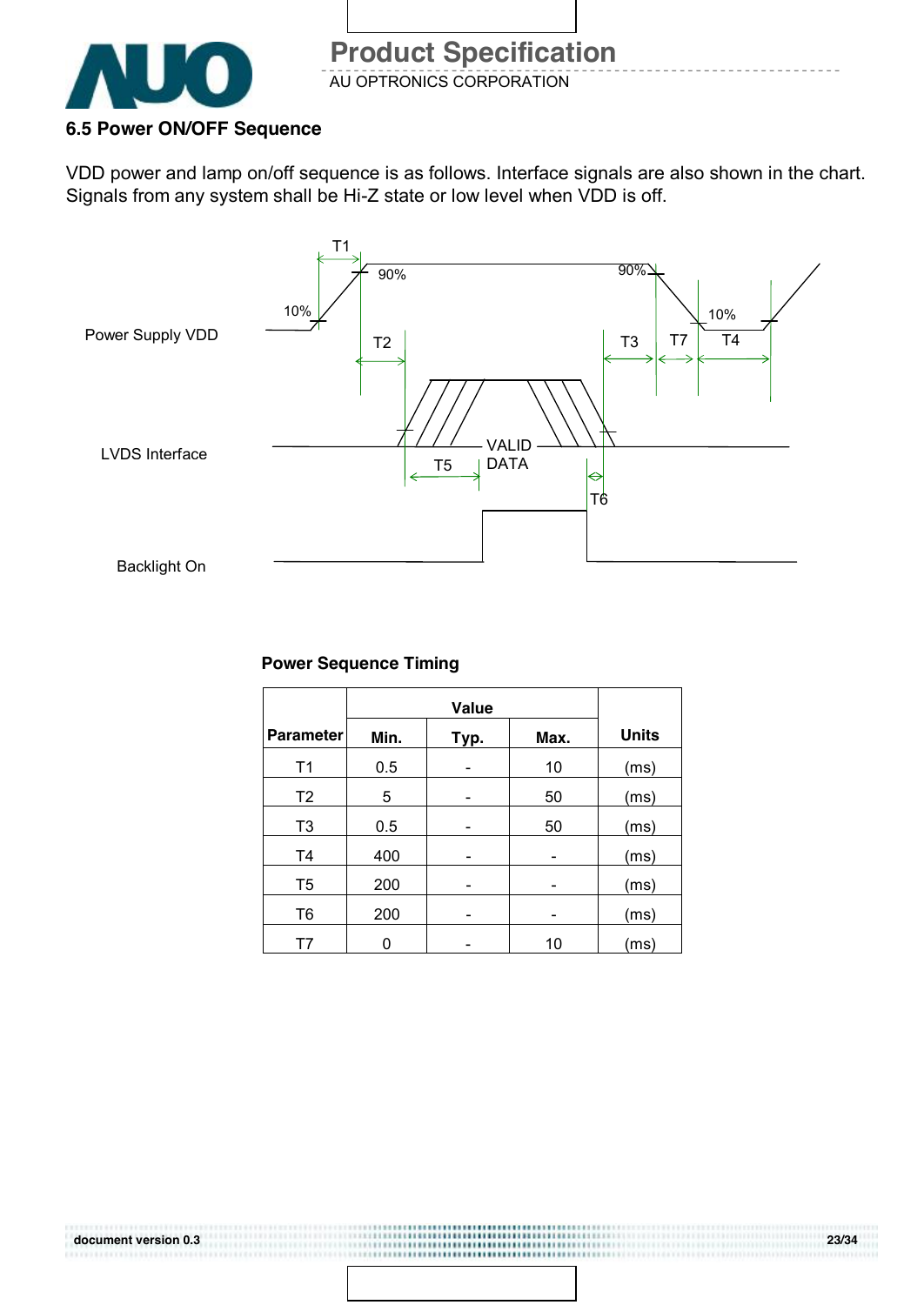

### **7. Connector Description**

Physical interface is described as for the connector on module.

These connectors are capable of accommodating the following signals and will be following components.

### **7.1 TFT LCD Module**

| <b>Connector Name / Designation</b> | <b>For Signal Connector</b>                             |
|-------------------------------------|---------------------------------------------------------|
| Manufacturer                        | JAE or equivalent                                       |
| Type / Part Number                  | JAE FI-JH-40S-HF10 or equivalent                        |
| <b>Mating Housing/Part Number</b>   | JAE FI-JH-40C series or equivalent<br>(micro-coax type) |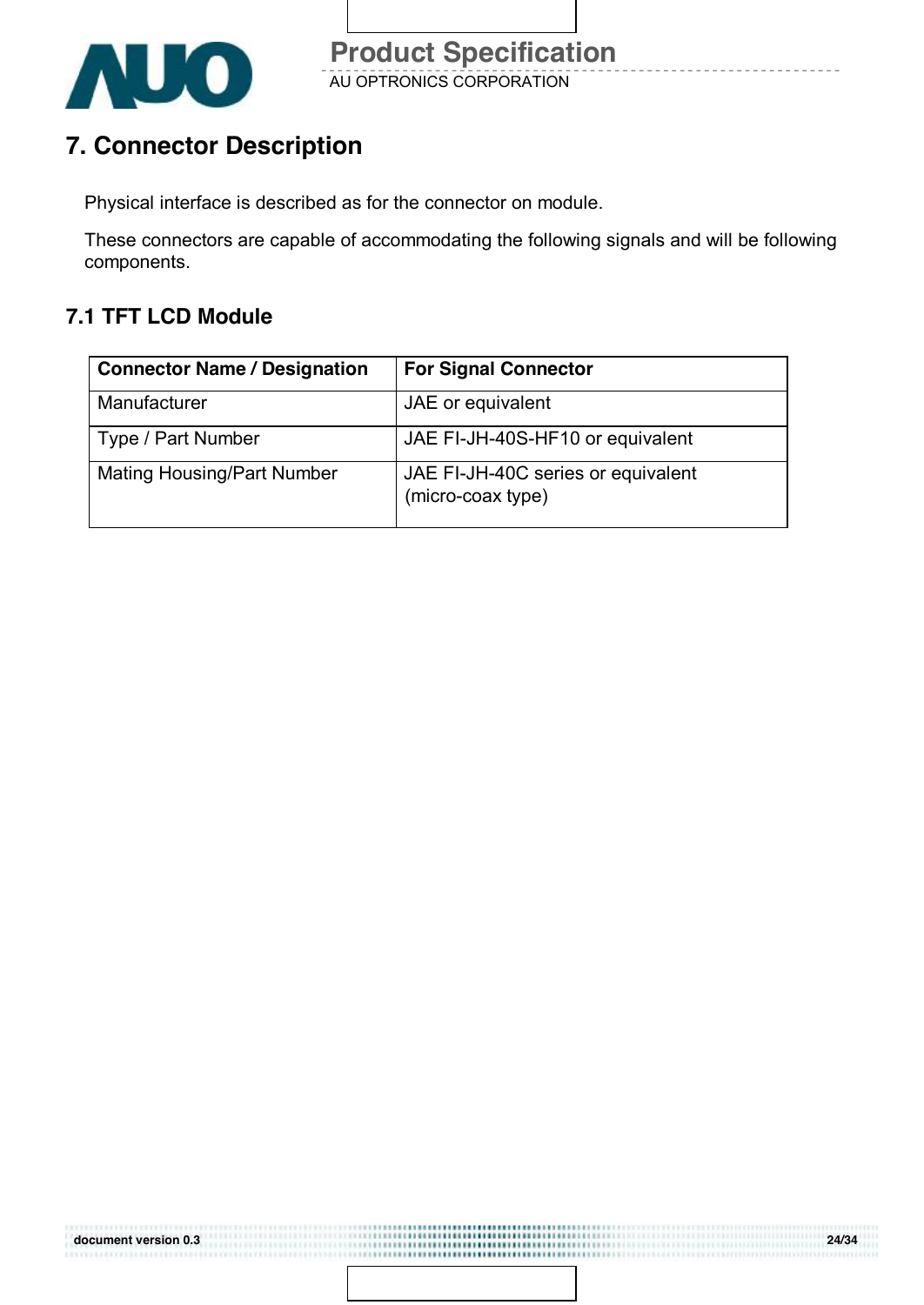

### **8. Vibration and Shock Test (Stand alone)**

### **8.1 Vibration Test**

#### **Test Spec:**

| Test method:  | Non-Operation                  |
|---------------|--------------------------------|
| Acceleration: | 1.5G                           |
| Frequency:    | 26 - 500Hz Random              |
| Sweep:        | 30 Minutes each Axis (X, Y, Z) |

### **8.2 Shock Test Spec:**

#### **Test Spec:**

| Test method:  | Non-Operation                  |
|---------------|--------------------------------|
| Acceleration: | 260 G. Half sine wave          |
| Active time:  | 2 ms                           |
| Pulse:        | X, Y, Z one time for each side |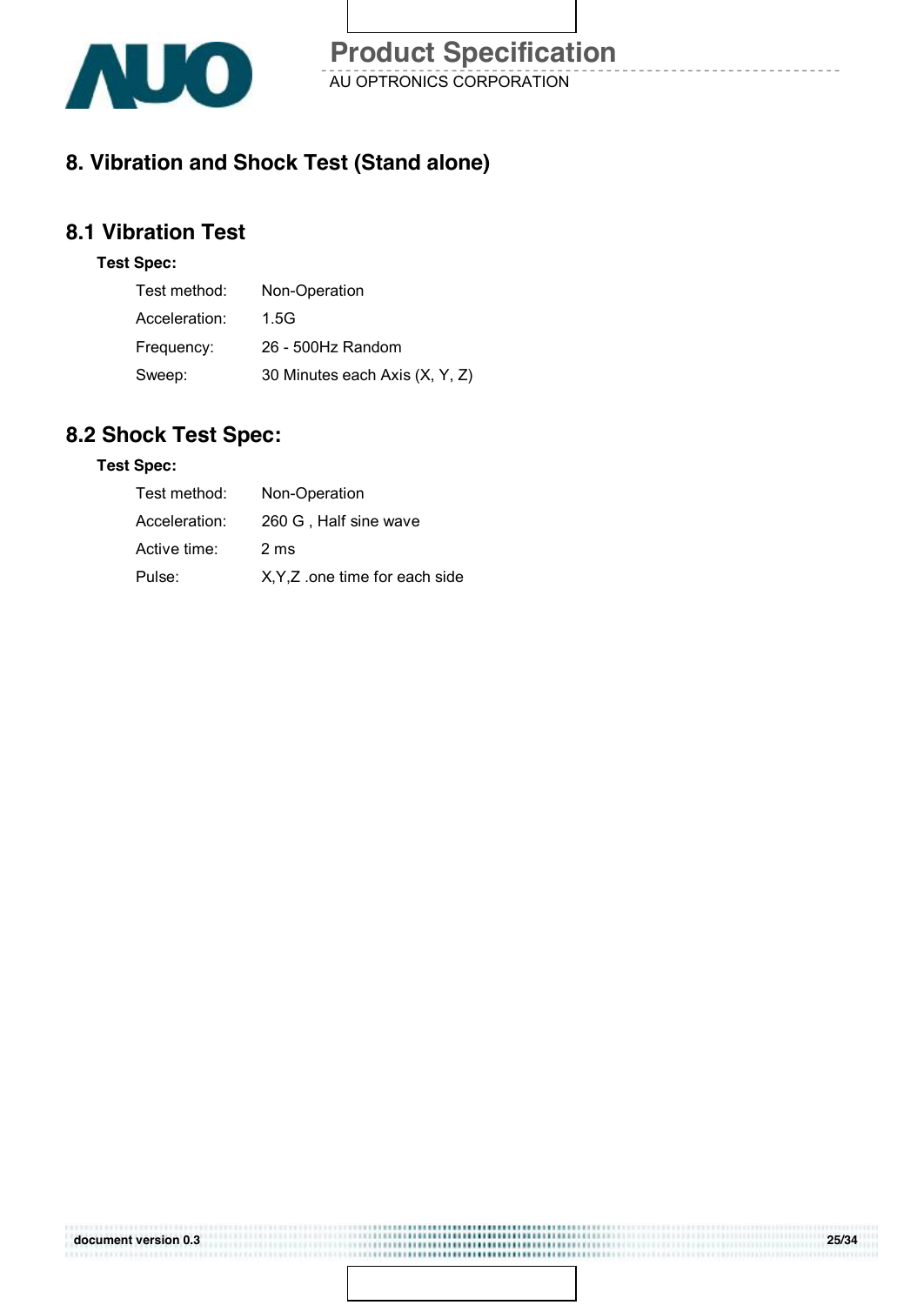

AU OPTRONICS CORPORATION **Product Specification** 

### **9. Reliability**

| <b>Items</b>                               | <b>Required Condition</b>                                                                                        | <b>Note</b> |
|--------------------------------------------|------------------------------------------------------------------------------------------------------------------|-------------|
| <b>Temperature Humidity</b><br><b>Bias</b> | 40℃/95%,300Hrs                                                                                                   |             |
| <b>High Temperature</b><br>Operation       | 50℃/Dry,300Hrs                                                                                                   |             |
| Low Temperature<br>Operation               | $0^\circ\text{C}$ , 300Hrs                                                                                       |             |
| On/Off Test                                | 25℃,150hrs(ON/30 sec. OFF/30sec., 10,000 cycles)                                                                 |             |
| <b>Hot Storage</b>                         | 65℃/20% RH ,300 hours                                                                                            |             |
| Cold Storage                               | -25℃/50% RH ,300 hours                                                                                           |             |
| <b>Thermal Shock Test</b>                  | -25°C/30 min ,65°C/30 min 100cycles non-OP                                                                       |             |
| <b>Shock Test</b><br>(Non-Operating)       | 260G, 2ms, Half-sine wave, +/- X, Y, Z direction, 1 cycle                                                        |             |
| <b>Vibration Test</b><br>(Non-Operating)   | Sinusoidal vibration, 3.0 G zero-to-peak, 10 to 150 Hz, 30 mins in<br>each of three mutually perpendicular axes. |             |
| <b>ESD</b>                                 | ±8KV/ operation<br>Contact :<br>±15KV / operation<br>Air :                                                       | Note 1      |
| Image sticking                             | 10X10 checker pattern, 10 hrs, $25^{\circ}$ . The persisting pattern<br>should be disappeared in 5 minutes       |             |

Note1: According to EN61000-4-2 , ESD class B: Some performance degradation allowed. No data lost

,,,,,,,,,,,,,,,,,,, ------------------------------------

. Self-recoverable. No hardware failures.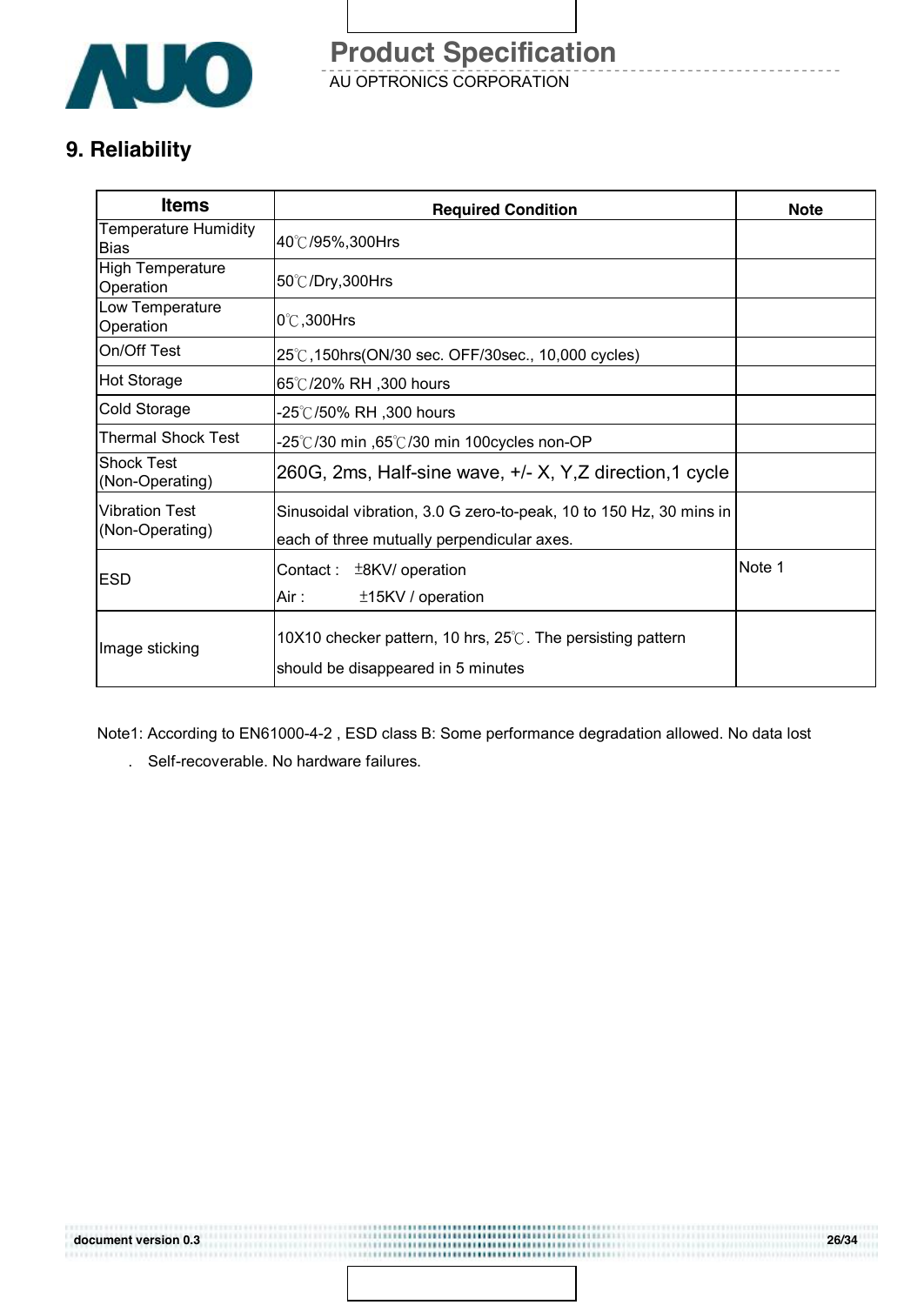### **10. Mechanical Characteristics**

### **10.1 LCM Outline Dimension**



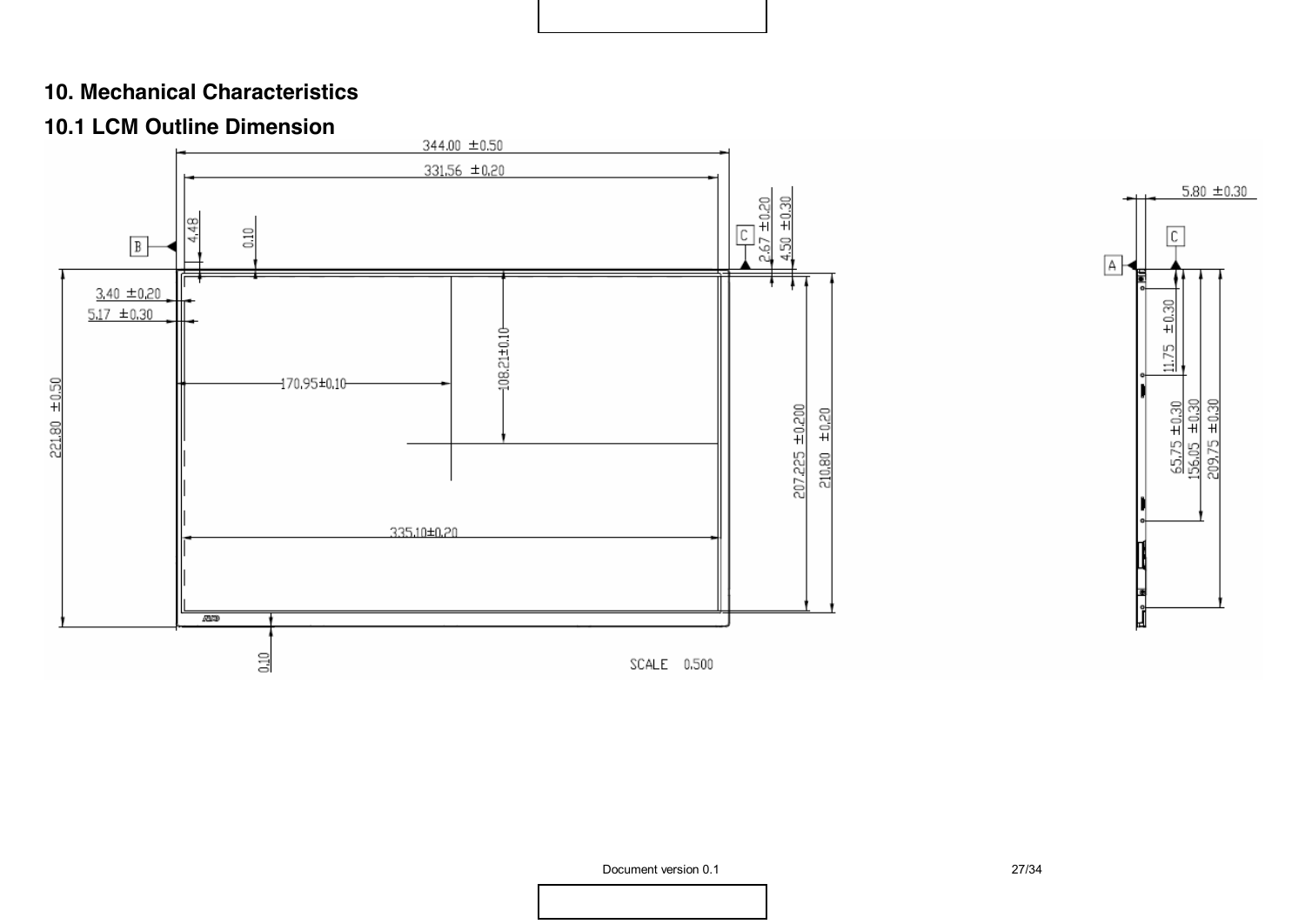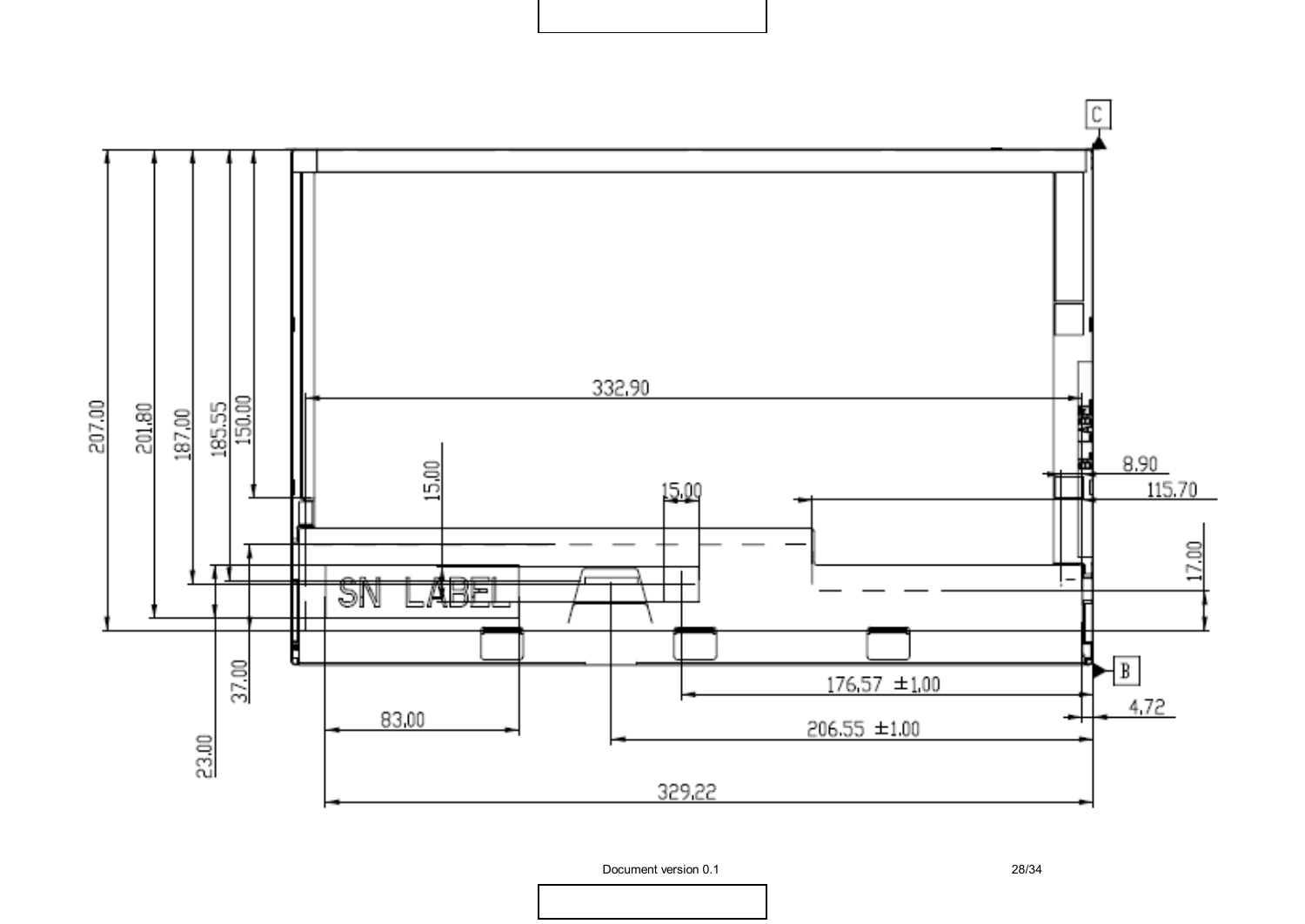### **11. Shipping and Package**

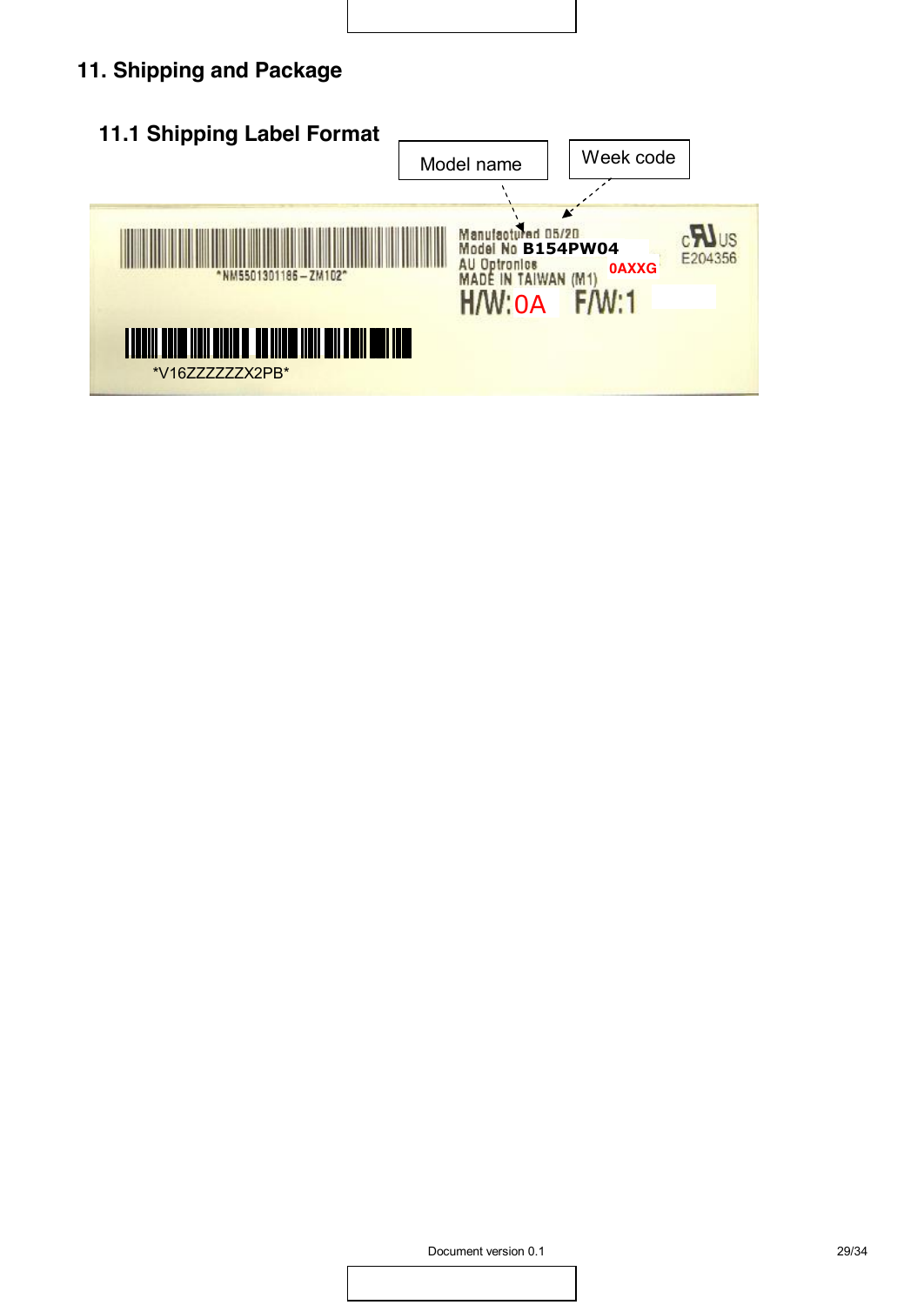### **11.2. Carton package**

The outside dimension of carton is 455 (L)mm x 380 (W)mm x 355 (H)mm



### **11.3 Shipping package of palletizing sequence**



Note : Limit of box palletizing = Max 3 layers(ship and stock conditions)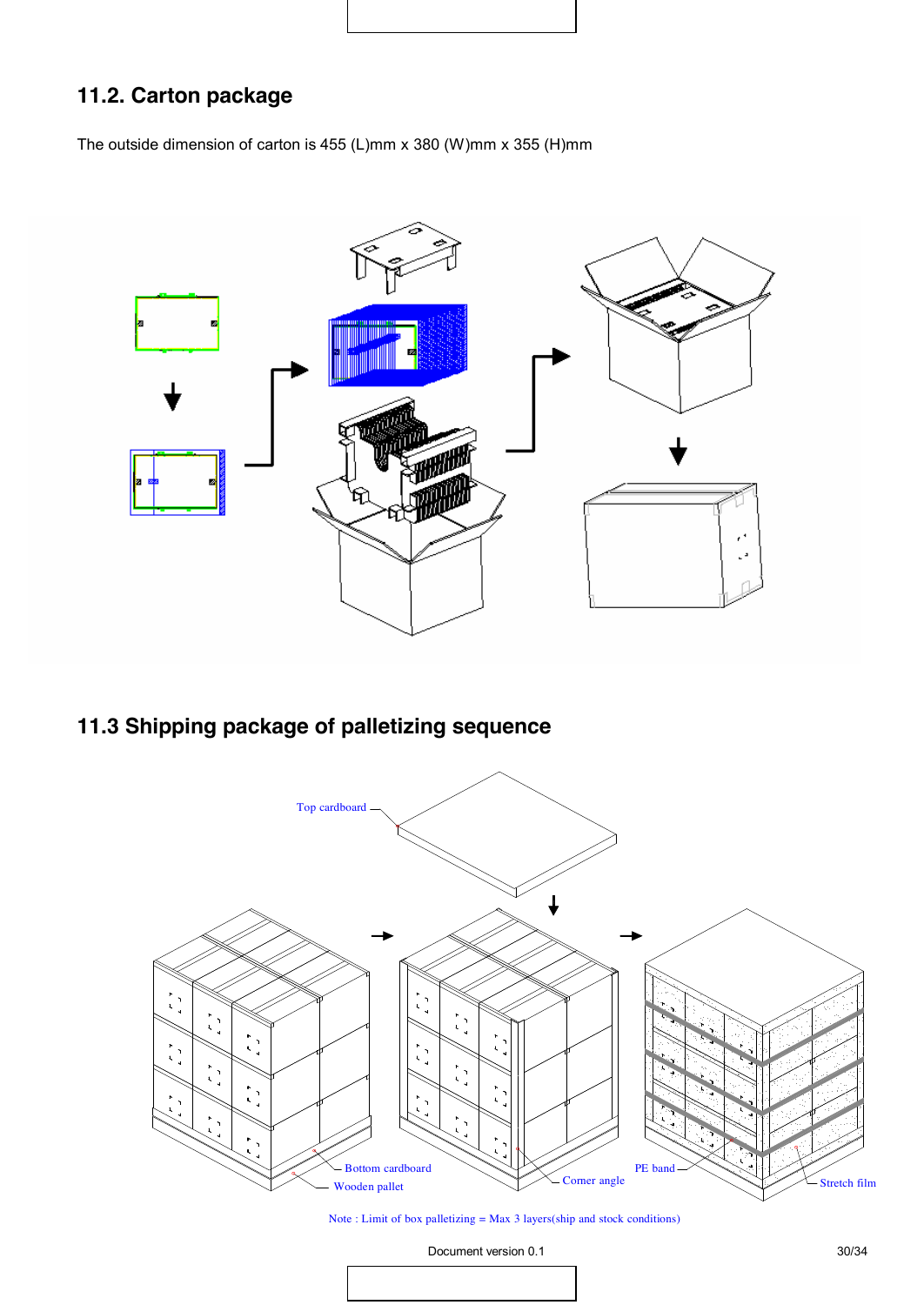### **12. Appendix: EDID description**

| <b>Address</b> | <b>FUNCTION</b>              | <b>B154PW04</b> | Value      | Value      | <b>Note</b>                    |
|----------------|------------------------------|-----------------|------------|------------|--------------------------------|
| <b>HEX</b>     | <b>Header</b>                | <b>HEX</b>      | <b>BIN</b> | <b>DEC</b> |                                |
| 00             |                              | 00              | 00000000   | $\pmb{0}$  |                                |
| 01             |                              | FF              | 11111111   | 255        |                                |
| 02             |                              | FF              | 11111111   | 255        |                                |
| 03             |                              | FF              | 11111111   | 255        |                                |
| 04             |                              | FF              | 11111111   | 255        |                                |
| 05             |                              | FF              | 11111111   | 255        |                                |
| 06             |                              | FF              | 11111111   | 255        |                                |
| 07             |                              | 00              | 00000000   | 0          |                                |
| 08             | <b>EISA Manuf. Code LSB</b>  | 06              | 00000110   | 6          | <b>APP</b>                     |
| 09             | <b>Compressed ASCII</b>      | 10              | 00010000   | 16         | 0.00001(A) 10000(P) 10000(P)   |
| 0A             | <b>Product code</b>          | 66              | 01100110   | 102        | <b>9C66</b>                    |
| 0B             | <b>Product code</b>          | 9C              | 10011100   | 156        |                                |
| 0C             | 32-bit ser $#$               | 01              | 00000001   | 1          | unused                         |
| 0D             |                              | 01              | 00000001   | 1          |                                |
| 0E             |                              | 01              | 00000001   | 1          |                                |
| 0F             |                              | 01              | 00000001   | 1          |                                |
| 10             | Week of manufacture          | 28              | 00101000   | 40         | $Week=40$                      |
| 11             | <b>Year of manufacture</b>   | 10              | 00010000   | 16         | <b>Year=2006</b>               |
| 12             | <b>EDID Structure Ver.</b>   | 01              | 00000001   | 1          |                                |
| 13             | <b>EDID revision #</b>       | 03              | 00000011   | 3          |                                |
| 14             | Video input definition       | 80              | 10000000   | 128        | <b>Digital Input</b>           |
| 15             | Max H image size             | 21              | 00100001   | 33         | 33cm                           |
| 16             | Max V image size             | 15              | 00010101   | 21         | 21cm                           |
| 17             | <b>Display Gamma</b>         | 78              | 01111000   | 120        | Gamma=2.2                      |
| 18             | <b>Feature support</b>       | 0A              | 00001010   | 10         | no DPMS, Active off, RGB color |
| 19             | Red/green low bits           | 50              | 01010000   | 80         |                                |
| 1A             | <b>Blue/white low bits</b>   | C <sub>5</sub>  | 11000101   | 197        |                                |
| 1B             | Red x/ high bits             | 98              | 10011000   | 152        | Rx=0.595                       |
| 1C             | Red y                        | 58              | 01011000   | 88         | Ry=0.345                       |
| 1D             | Green x                      | 52              | 01010010   | 82         | $Gx=0.32$                      |
| 1E             | Green y                      | 8E              | 10001110   | 142        | $Gy = 0.555$                   |
| 1F             | <b>Blue x</b>                | 27              | 00100111   | 39         | Bx=0.155                       |
| 20             | Blue y                       | 25              | 00100101   | 37         | By=0.145                       |
| 21             | White x                      | 50              | 01010000   | 80         | $Wx = 0.313$                   |
| 22             | White y                      | 54              | 01010100   | 84         | Wy=0.329                       |
| 23             | <b>Established timing 1</b>  | $00\,$          | 00000000   | 0          | unused                         |
| 24             | <b>Established timing 2</b>  | 00              | 00000000   | 0          |                                |
| 25             | <b>Manufacturer's Timing</b> | 00              | 00000000   | 0          |                                |
| 26             | <b>Standard timing #1</b>    | 01              | 00000001   | 1          | unused                         |
| 27             |                              | 01              | 00000001   | 1          |                                |
| 28             | <b>Standard timing #2</b>    | 01              | 00000001   | 1          |                                |
| 29             |                              | 01              | 00000001   | 1          |                                |
| 2A             | <b>Standard timing #3</b>    | 01              | 00000001   | 1          |                                |
| 2B             |                              | 01              | 00000001   | 1          |                                |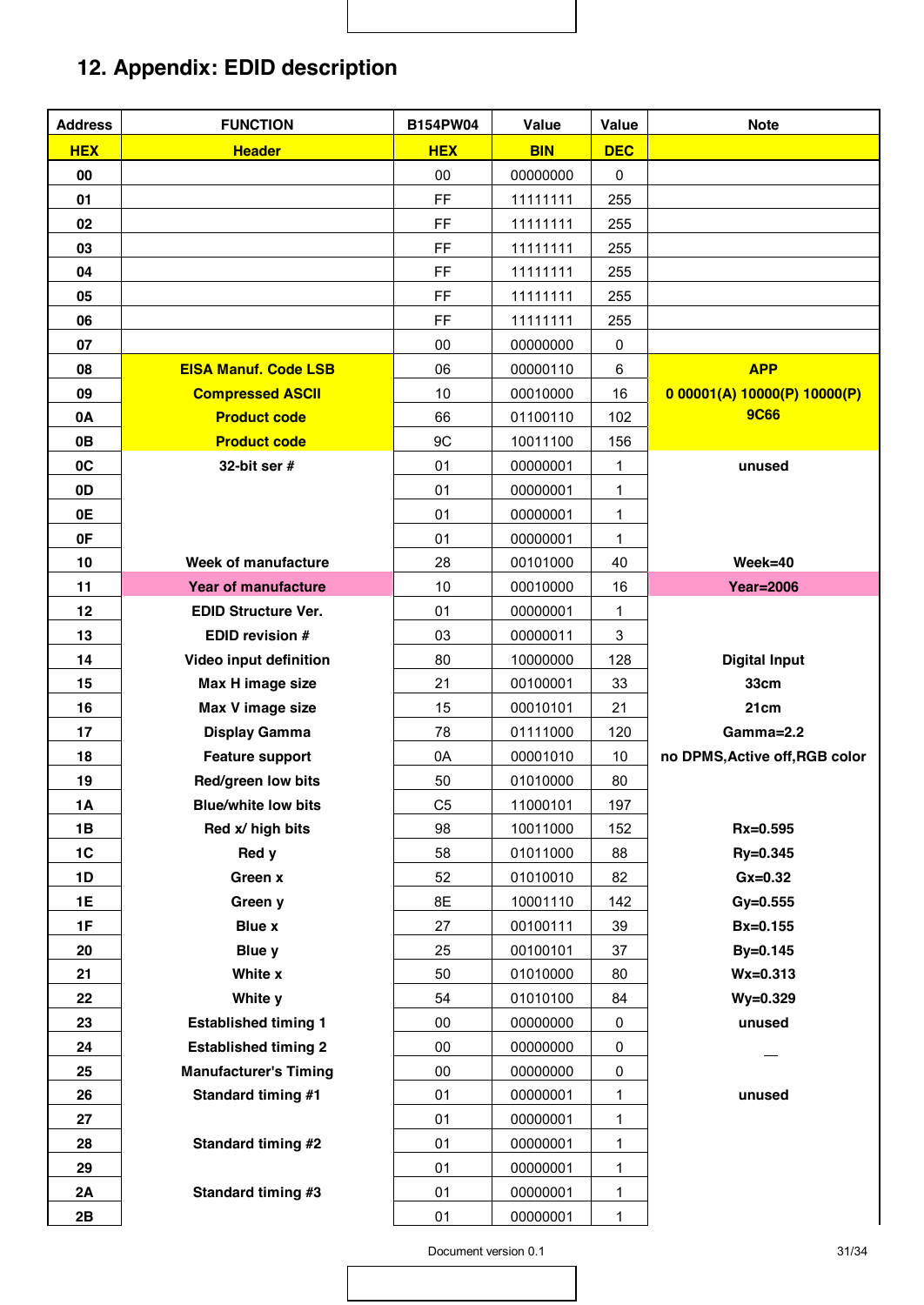| 2C        | <b>Standard timing #4</b>                                | 01             | 00000001 | 1              |                                                              |
|-----------|----------------------------------------------------------|----------------|----------|----------------|--------------------------------------------------------------|
| 2D        |                                                          | 01             | 00000001 | 1              |                                                              |
| 2E        | <b>Standard timing #5</b>                                | 01             | 00000001 | 1              |                                                              |
| 2F        |                                                          | 01             | 00000001 | 1              |                                                              |
| 30        | <b>Standard timing #6</b>                                | 01             | 00000001 | 1              |                                                              |
| 31        |                                                          | 01             | 00000001 | 1              |                                                              |
| 32        | <b>Standard timing #7</b>                                | 01             | 00000001 | 1              |                                                              |
| 33        |                                                          | 01             | 00000001 | 1              |                                                              |
| 34        | <b>Standard timing #8</b>                                | 01             | 00000001 | 1              |                                                              |
| 35        |                                                          | 01             | 00000001 | 1              |                                                              |
| 36        | Pixel Clock/10,000 (LSB)                                 | 9E             | 10011110 | 158            | <b>Timing Descriptor #1</b>                                  |
| 37        | Pixel Clock/10,000 (MSB)                                 | 25             | 00100101 | 37             | Pixel clock=96.3Mhz                                          |
| 38        | Horiz. Active pixels (Lower 8 bits)                      | A <sub>0</sub> | 10100000 | 160            | Horiz active=1440 pixels                                     |
| 39        | Horiz. Blanking (Lower 8 bits)                           | 40             | 01000000 | 64             | Horiz blanking=320 pixels                                    |
| <b>3A</b> | Horiz. Active pixels: Horiz. Blanking<br>(Upper4:4 bits) | 51             | 01010001 | 81             |                                                              |
| 3B        |                                                          | 84             | 10000100 | 132            | Vertcal active=900 lines                                     |
| 3C        |                                                          | OC             | 00001100 | 12             | <b>Vertical blanking=12 lines</b>                            |
|           | Vert. Active pixels: Vert. Blanking                      |                |          |                |                                                              |
| 3D        | (Upper4:4 bits)                                          | 30             | 00110000 | 48             |                                                              |
| 3E        |                                                          | 40             | 01000000 | 64             | Horiz sync. Offset= 64 pixels<br>Horiz sync. Pulse Width= 32 |
| 3F        | Vert. Sync. Offset=xx lines, Sync                        | 20             | 00100000 | 32             | pixels<br>Verti sync. Offset= 3 lines, Sync                  |
| 40        | Width=xx lines                                           | 33             | 00110011 | 51             | Width=3 lines                                                |
| 41        | Horz. Ver. Sync/Width (upper 2 bits)                     | 00             | 00000000 | 0              |                                                              |
| 42        | Hori. Image size (Lower 8 bits)                          | 4C             | 01001100 | 76             | Hori image size= 332 mm                                      |
| 43        | Vert. Image size (Lower 8 bits)                          | <b>CF</b>      | 11001111 | 207            | Verti image size= 207 mm                                     |
| 44        | Hori. Image size : Vert. Image size<br>(Upper 4 bits)    | 10             | 00010000 | 16             |                                                              |
| 45        |                                                          | 00             | 00000000 | 0              | Horizontal Border = $0$                                      |
| 46        |                                                          | 00             | 00000000 | 0              | Vertical Border = $0$                                        |
| 47        |                                                          | 18             | 00011000 | 24             |                                                              |
| 48        | Detailed timing/monitor                                  | 00             | 00000000 | 0              |                                                              |
| 49        | descriptor #2                                            | 00             | 00000000 | 0              |                                                              |
| 4Α        |                                                          | 00             | 00000000 | 0              |                                                              |
| 4B        |                                                          | 01             | 00000001 | $\overline{1}$ | <b>Customer reserved</b>                                     |
| 4C        | <b>Version</b>                                           | 00             | 00000000 | $\overline{0}$ | <b>Customer reserved</b>                                     |
| 4D        | edid signature                                           | 06             | 00000110 | 6              | <b>Customer reserved</b>                                     |
| 4E        | edid signature                                           | 10             | 00010000 | 16             | <b>Customer reserved</b>                                     |
| 4F        | <b>Link Type (LVDS Link, MSB justified)</b>              | 30             | 00110000 | 48             | <b>Customer reserved</b>                                     |
|           | <b>Pixel and link component format (6-bit</b>            |                |          |                |                                                              |
| 50        | panel interface)                                         | 00             | 00000000 | $\overline{0}$ | <b>Customer reserved</b>                                     |
| 51        | <b>Panel features (No inverter)</b>                      | 00             | 00000000 | $\overline{0}$ | <b>Customer reserved</b>                                     |
| 52        |                                                          | 00             | 00000000 | 0              |                                                              |
| 53        |                                                          | 00             | 00000000 | 0              |                                                              |
| 54        |                                                          | 00             | 00000000 | 0              |                                                              |
| 55        |                                                          | 00             | 00000000 | 0              |                                                              |
| 56        |                                                          | 00             | 00000000 | 0              |                                                              |
| 57        |                                                          | 00             | 00000000 | 0              |                                                              |
| 58        |                                                          | 0A             | 00001010 | 10             |                                                              |